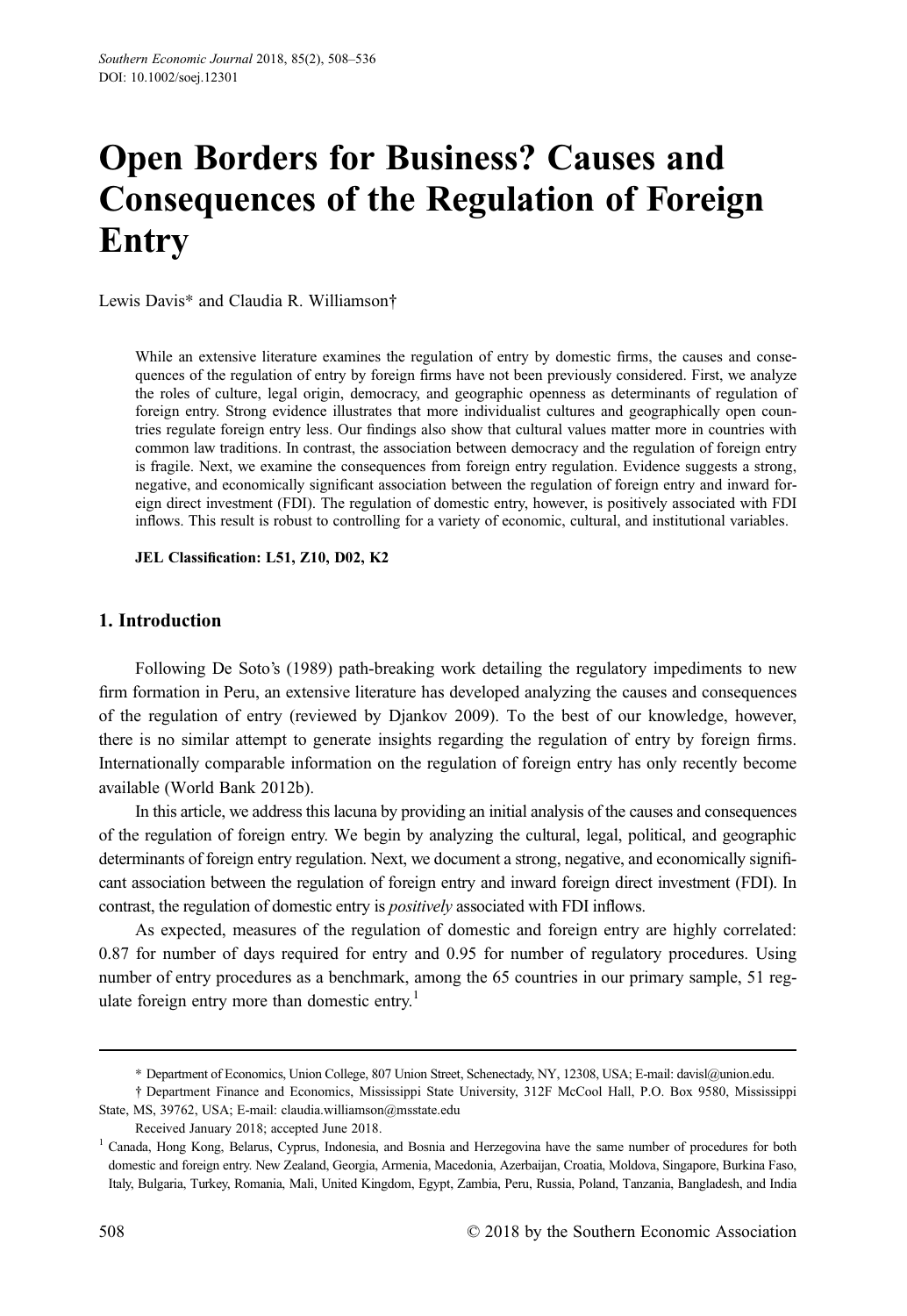

Figure 1. Domestic Entry and Foreign/Domestic Entry Differential.

Notes: Domestic entry procedures are measured in 2012 (World Bank 2014). Differential in entry procedures is 2012 foreign entry procedures minus 2012 domestic entry procedures. Foreign entry procedures is collected from world bank (2012b). Labels are world bank country codes.

Only eight countries regulate foreign entry less, including Rwanda, Albania, Kyrgyzstan, Australia, the Netherlands, Thailand, Ukraine, and Saudi Arabia. As illustrated in Figure 1, the differential of foreign and domestic entry procedures is not correlated with the regulation of domestic entry. Thus, the tendency to regulate foreign entry more than domestic entry is not simply a function of the general tendency to regulate. This suggests that there is sufficient variation in the regulation of domestic and foreign entry to distinguish empirically.

First, we examine the determinants of the regulation of foreign entry. Drawing on the domestic entry literature (Djankov et al. 2002; LaPorta et al. 2008; Davis and Williamson 2016), we test hypotheses regarding the roles of culture, politics, law, and geography as determinants of foreign entry regulation.

The *cultural theory of regulation* holds that culture is an important factor influencing a country's regulatory regime. In particular, culture influences individual preferences over social and economic policies. We focus specifically on individualism versus collectivism, a dimension of culture that reflects fundamental views of the self. Individualism promotes individual autonomy, while collectivism emphasizes the group or social unit over the individual (Gorodnichenko and Roland 2012). This distinction translates into a host of attitudes, beliefs, and behaviors, and it plausibly influences preferences over regulation.

Collectivist societies may choose greater government intervention and regulation if they are concerned with preserving social order, perceive the market as destructive, or expect market failures (Djankov et al. 2003; Aghion et al. 2010; Pinotti 2012). In such cultures, individuals may be more concerned with unbridled market exchanges than possible costs from intervention (Acemoglu and Verdier 2000). In contrast, as argued by Gorodnichenko and Roland (2017), individualist societies focus on personal achievement and promote innovation, entrepreneurship, and other market-oriented activities. This may include market exchanges across borders such as international trade or FDI.

require one additional procedure for foreign entry. Malaysia, Slovakia, Vietnam, United States, Chile, Jordan, Germany, Czech Republic, Dominican Republic, Japan, Ethiopia, Guatemala, Uganda, Philippines, and Venezuela require two additional procedures for foreign entry. South Korea, France, Mexico, Colombia, South Africa, Ghana, Nigeria, Pakistan, Argentina, and Brazil require three additional foreign entry procedures. Taiwan, Spain, and Algeria require four additional procedures for foreign firms.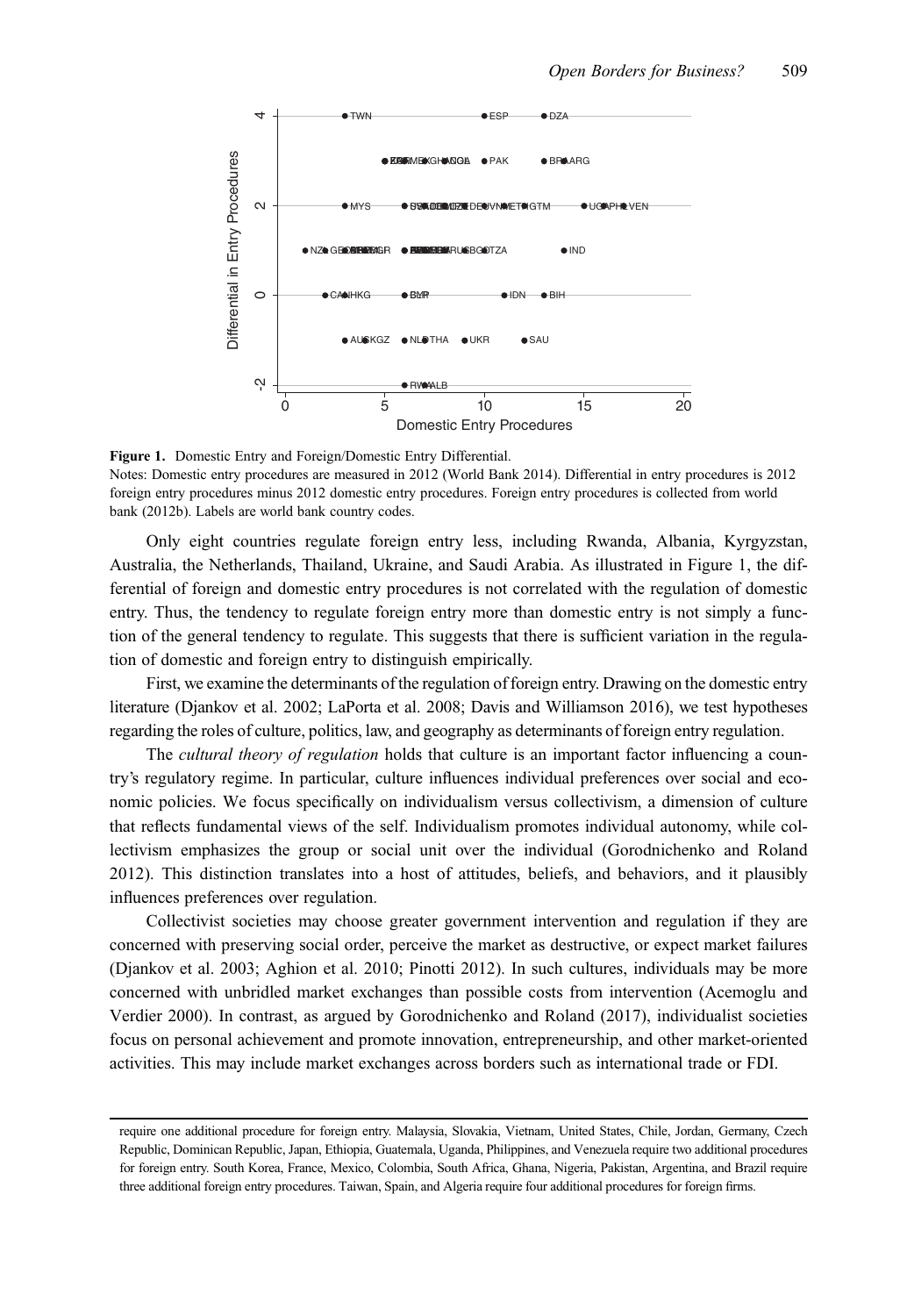Similarly, new firm entry increases the "creative destructive" aspect of the market, which may lead collectivist societies to restrict new firm entry, foreign and domestic. Individualistic societies, however, place greater importance on innovation and entrepreneurship than social disruptions created from new firm entry. As a result, individualistic countries will tend to regulate business activity less, including activity related to establishing a foreign-owned subsidiary. We therefore expect individualism to negatively relate to the regulation of foreign entry.

In addition to shaping preferences, culture may also impact regulation via its influence on political institutions. Prior work supports the idea that informal institutions bear a causal relation to formal institutions (North 1990; Williamson 2000; Roland 2004; Siegel, Licht, and Schwartz 2011). Specifically, individualism is linked to the development of democratic political institutions (Licht, Goldschmidt, and Schwartz 2007; Klasing 2013). Formal political institutions, to a large degree, write the rules and regulations surrounding the entry of foreign firms. Thus, it is possible that individualism only influences political institutions, which in turn determines regulation.

This leads us to consider a political theory of regulation. Djankov et al. (2002) find that democracy decreases regulation of domestic business entry, a result that is broadly in line with public choice theory: Politicians and bureaucrats choose policies and regulations in keeping with their own private interest rather than with the public interest. In addition, Acemoglu (2008) provides a theoretical model showing that in an oligarchy, government capture may lead to high barriers to entry for new firms to protect incumbent elites. In contrast, entry barriers are lower under democracy. Given this literature, we expect that democracies will regulate foreign entry less than oligarchies. Because individualism is credibly linked to the development of democratic political institutions (Licht, Goldschmidt, and Schwartz 2007; Klasing 2013; Davis and Abdurazokzoda 2016), we test for this association with and without controls for national culture in order to disentangle the effects of culture and politics.

Legal institutions also affect the level of regulation, the legal origins hypothesis. A country's legal system is categorized by its legal origin—whether a nation was founded or colonized by a country with a common law or civil legal system. Collectively, the legal origins literature concludes that common law countries have fewer hierarchical regulations and more market-oriented processes of social control relative to civil law, including less business regulation (see LaPorta et al. 2008, for a survey). Thus, we hypothesize that common law countries will regulate foreign entry less intensively than civil law nations.<sup>2</sup>

Fourth, we consider the possibility that culture significantly interacts with formal institutions (North 1990; Greif 1993), an idea that Davis and Williamson (2016) call the interdependent institutions hypothesis. An important mechanism underlying the interdependence of formal and informal institutions is the nature of legal evolution. The adaptability channel holds that the common law system is more responsive to the local environment (Hayek 1960; Beck, Demirguc-Kunt, and Levine 2003), including local cultural values. If so, cultural values may have a greater impact on regulation in common law countries.

Finally, we test a *geographic theory of regulation*, which holds that countries with a greater degree of geographic openness will regulate foreign entry less. When a country's natural or geographic openness is high, the returns to pairing local resources with foreign resources and technology are greater, reducing pressure to restrict the entry of foreign firms. In contrast, countries that depend less on international trade or have lower returns from combining foreign and domestic

<sup>&</sup>lt;sup>2</sup> For a discussion on how institutions affect a foreign firm's entry strategy into emerging markets, see Meyer et al. (2009).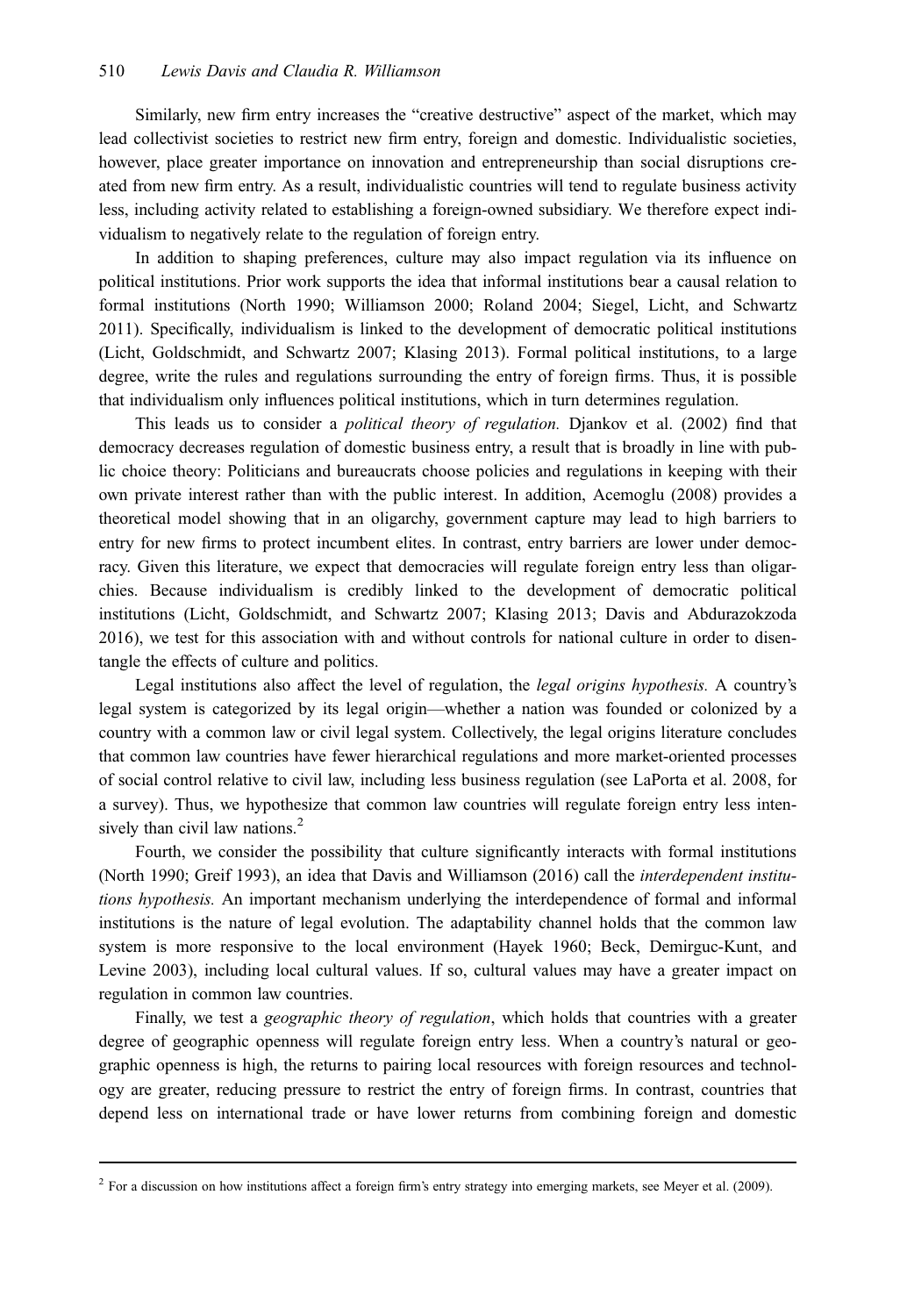resources are more likely to restrict foreign entry. General support for this idea comes from evidence that FDI is predicted by gravity model type variables, for example, geographic distance and economic size (Blonigen and Piger 2014).

Our key findings regarding the determinants of foreign entry regulation are as follows. First, we find strong support for the *cultural theory of regulation*: individualism has a strong, negative, and economically significant association with foreign entry regulation. This result is robust to the inclusion of a variety of control variables and to the use of instruments to address endogeneity concerns. Second, we fail to find empirical support for the *political theory of regulation*. While democracy is negatively related to the regulation of foreign entry, this association is not robust to the inclusion of individualism. Third, while the evidence does not support the legal origins theory of regulation, it does support the interdependent institutions hypothesis: individualism has a greater effect on the regulation of foreign entry in common law countries. Finally, we find strong and consistent support for the *geographic theory of regulation*: geographic openness significantly decreases the regulation of foreign entry.

Next, we investigate the consequences of regulating the entry of foreign firms. Specifically, we connect regulation of foreign entry to FDI inflows. We focus on FDI as an outcome variable given its close theoretical relation to the regulation of foreign entry: more regulation should increase the cost of foreign firm formation, thus reducing FDI. As expected, we find that the regulation of foreign entry is negatively associated with FDI. This relation is also economically meaningful. A one standard deviation increase in the regulation of foreign entry is associated with a decrease in FDI of nearly a standard deviation. We also find a significant positive relation between FDI and domestic entry regulation, possibly due to decreased domestic competition.

Our findings provide insight into how particular dimensions of regulation affect foreign investment, thus providing policymakers with more focused guidance for reform. They also suggest that a country that regulates foreign entry of firms more heavily will receive less FDI. If so, those countries may also incur unintended macroeconomic costs, given the links between FDI and a number of economically important outcomes, including economic growth (Balasubramanyam, Salisu, and Sapsford 1996; Alfaro et al. 2003; Hermes and Lensink 2003), technology and knowledge transfers (Barrell and Pain 1997; Javorcik 2004; Haskel, Pereira, and Slaughter 2007), capital formation (Borenszteina, De Gregoriob, and Leec 1998), and institutional development (Dutta and Roy 2009).

This article is the first attempt to analyze the causes and consequences of the regulation of foreign entry. We make three key contributions. The first, which extends findings in Davis and Williamson (2016), is evidence supporting the cultural theory of regulation and the interdependent institutions hypothesis. The second contribution consists of evidence in favor of the *geographic the*ory of regulation. To the best of our knowledge, the link between geographic openness and regulation has not been previously established. The final contribution links the regulation of foreign entry to the level of inward FDI. Our results in this regard refine previous findings that a host country's regulatory environment matters for FDI, highlighting the importance of the *differential* in regulatory treatment of foreign versus domestic firms.

The article most similar to ours is Davis and Williamson (2016), which investigates the determinants of domestic entry regulation and overlaps with our current article in terms of focus and conceptual framework. Both articles find that individualism reduces entry regulation and common law significantly magnifies this effect. In addition, democracy does not significantly relate to entry regulation once culture is included. In contrast with Davis and Williamson (2016), we do not find support for the legal origins hypothesis. In addition, they do not consider the relation between geographic openness and regulation.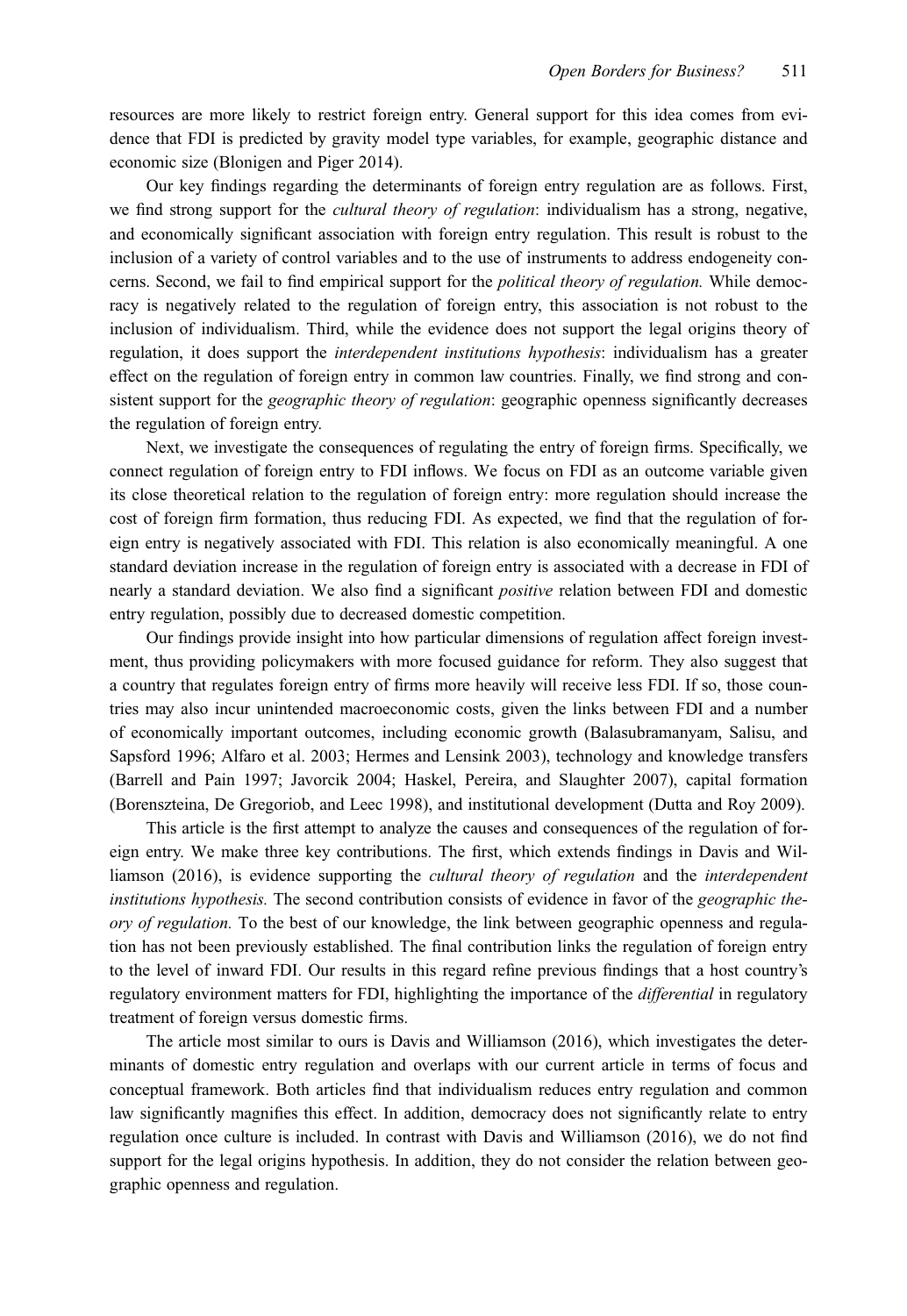Our work also relates to the literature exploring the association between culture and regulation. Stulz and Williamson (2003) find a causal association between religious affiliation and financial regulation. Licht, Goldschmidt, and Schwartz (2005) and Cline and Williamson (2016) document that national culture affects shareholder protection regulation. Both Aghion et al. (2010) and Pinotti (2012) show a negative association between trust and regulation of domestic entry. We view this finding as largely consistent with our argument.

Finally, our work contributes to the literature on the determinants of FDI, which has been shown to depend on a host country's institutions (Globerman and Shapiro 2003), the protection of intellectual property rights (Coeurderoy and Murray 2008), and the degree of regulatory discrimination against foreign firms (Koyama and Golub 2006), inter alia. Busse and Groizard (2008) investigate several dimensions of regulation and find that domestic entry regulation significantly affects foreign investment flows. In addition, Jayasuriya (2011) and Morris and Aziz (2011) consider the relation between a composite measure of regulation, which includes information on the regulation of entry by domestic firms, and inward FDI. The empirical results are mixed. None of these articles, however, directly addresses the association between foreign investment and the regulation of entry by *foreign* firms or attempts to distinguish, as we do, between the regulation of foreign and domestic entry.

Within this literature, the most closely related article is Siegel, Licht, and Schwartz (2011), who document a negative association between cultural differences in egalitarianism and bilateral investment flows. They also present evidence that egalitarianism affects international investment indirectly, through a country's competition policies and institutional environment. While similar to our article in its conceptual framework, that article does not consider the regulation of foreign entry, which is the focus of our analytical attention.

# 2. The Determinants of Foreign Entry Regulation

#### Data

To measure the regulation of foreign entry, we collect recently available data from the World Bank's Investing across Borders. This project quantifies laws, regulations, and practices impacting how foreign companies invest. To measure cross-country regulation to start a foreign business, the procedural burden facing foreign companies to establish a foreign-owned subsidiary is measured. Specifically, the average number of days and the average number of procedures required to start a foreign subsidiary are counted. The World Bank collected data during 2011–2012 for 104 countries. Unfortunately, the data have not been updated; thus, panel analysis is not an option, and we are limited to the cross-section.<sup>3</sup> We aggregate time and procedures into an overall foreign regulation index by extracting the first principal component. Collectively, this index represents the legal obstacles to start a foreign-owned business.

We measure a country's level of individualism versus collectivism using an index developed by Beugelsdijk, Maseland, and van Hoorn (2015). Gorodnichenko and Roland (2011) find that Hofstede's (1980, 2001) measure of individualism is the most important cultural dimension for

<sup>&</sup>lt;sup>3</sup> In 2009, The World Bank collected foreign entry regulation for 87 countries. The data were updated and expanded to include 104 countries as of 2011–2012. We utilize the most recent data available as this provides the largest set of countries and most accurate data at this time. We note that there are basically no changes in regulation for those countries sampled in both waves. Thus, we are unable to create a panel or analyze changes in foreign entry regulation.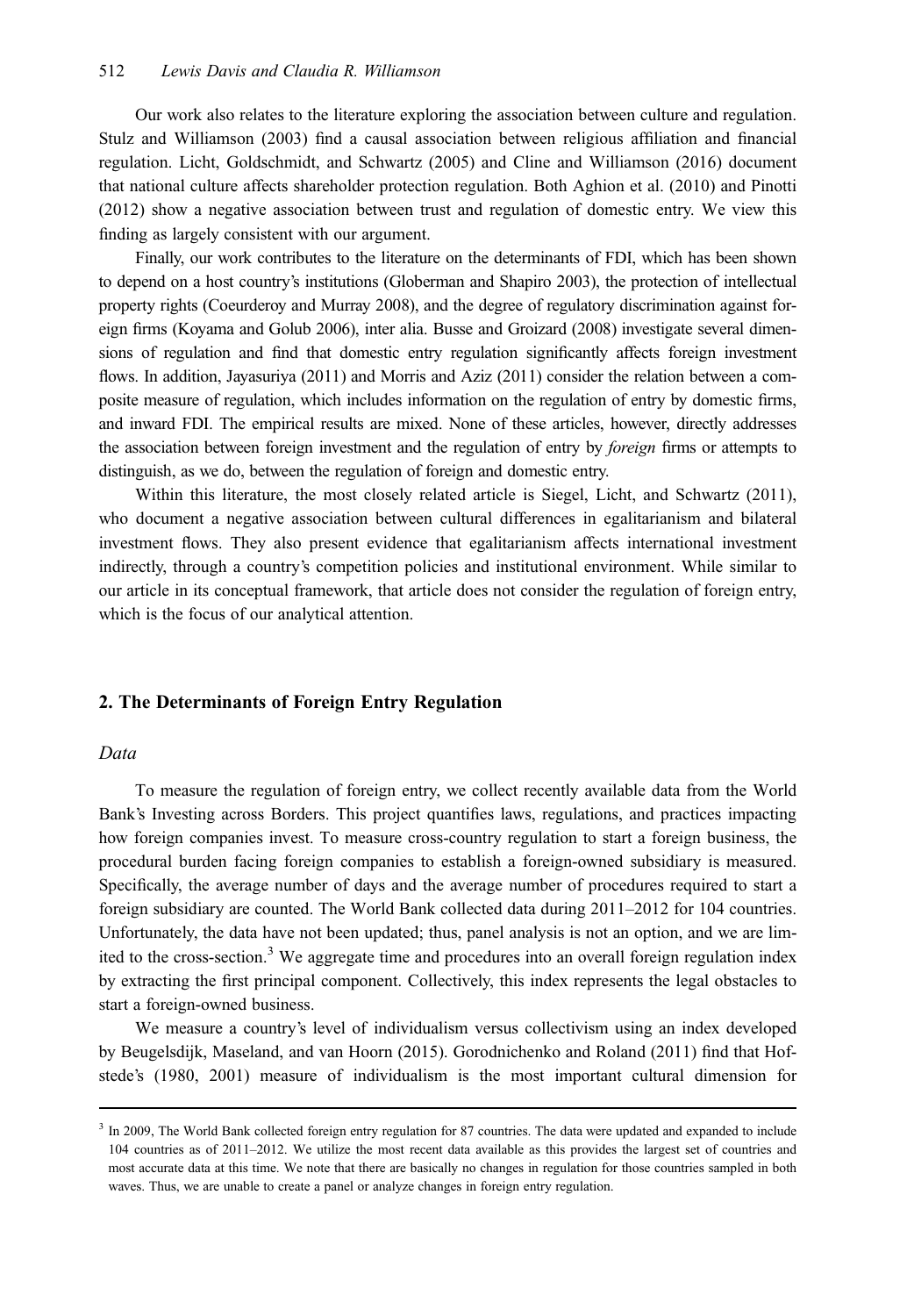economic outcomes. One criticism, however, is that this measure is based on data collected 45 years ago (Shenkar 2001). Beugelsdijk, Maseland, and van Hoorn (2015) address this issue by updating Hofstede's individualism with data from World Values Surveys (1981–2008). The four questions used to proxy Hofstede's individualism pertain to: (i) private versus government ownership of business, (ii) whether one of the main goals in life is to make parents proud, (iii) justifiability of abortion, and (iv) justifiability of homosexuality. The authors use factor analysis to compile an overall individualism index. Each of the four questions from WVS World Values Survey (WVS) (Inglehart 2008) relates to characteristics of individualism described by Hofstede, and the updated index correlates 0.78 with Hofstede's original individualism.

Comparison between the original and updated index suggests that individualism is increasing over time but only in absolute terms. Cultural differences across countries are relatively constant. Beugelsdijk, Maseland, and van Hoorn's (2015) updated measure (idv) is attractive since we can include up to 10 additional countries in the analysis. Using this updated and expanded measure, the intersection of foreign entry regulation and individualism provides a sample of 65 countries.

To measure political institutional quality, we rely on four measures of democracy: Accountability and Voice (voice), from the Worldwide Governance Indicators (Kaufmann, Kraay, and Mastruzzi 2012); polity2 (polity) from the Polity IV database (Jaggers and Marshall 2000); the Gastil Index of Democracy (gastil) from Freedom House (2014); and a dichotomous democracy variable (democ) developed by Przeworski et al. (2000) and updated in Cheibub, Gandhi, and Vreeland (2010). In each case, we average the measure in question from 1998 to 2008 under the assumption that foreign entry regulation responds to changes in political institutions with a lag. By relying on four different measures, we reduce the degree to which our results are driven by any one particular definition or data set. See Appendix A for further details.

To control for legal origin, a dummy variable for English legal heritage is included to capture the influence of the English common law tradition on regulatory choice. Common law countries tend to regulate markets less than civil law countries where governments have a higher proclivity to intervene in the economy, including creating higher levels of regulations (LaPorta et al. 1999, 2008).

As hypothesized in section 1, we believe that countries with a greater degree of geographic openness will have higher returns to combining domestic and foreign resources, leading these countries to regulate foreign entry more lightly. In addition, Olson (1982) argues that exposure to international trade increases the pressure to reform inefficient regulation. To avoid endogeneity, we utilize a measure of exogenous geographic openness, whether a country is landlocked, to proxy for international openness. In the foreign entry regulation determinants model, we do not control for trade volume as this measure depends in part on trade policy, which is likely to reflect the same policy-making processes that determine the regulation of foreign entry. For these reasons, we use a dummy variable equal to one if a country is landlocked.

Summary statistics are provided in Table 1. Our sample consists of 70 countries, with up to 65 countries included in our determinants of foreign entry model and up to 66 countries included in the FDI specifications, as detailed in Appendix B. Levels of development range from Ethiopia (\$1234 per person) to Singapore (\$75,777 per person) and a mean level of \$20,829 per person. We have 22 common law countries in our sample, and countries range from extremely autocratic to highly democratic.

The foreign entry regulation index has a mean of −0.09, standard deviation of 1.33, and ranges from −3.37 to 3.08 with higher values representing greater regulation of foreign entry. Countries with low regulations on foreign entry include Australia, New Zealand, and Canada.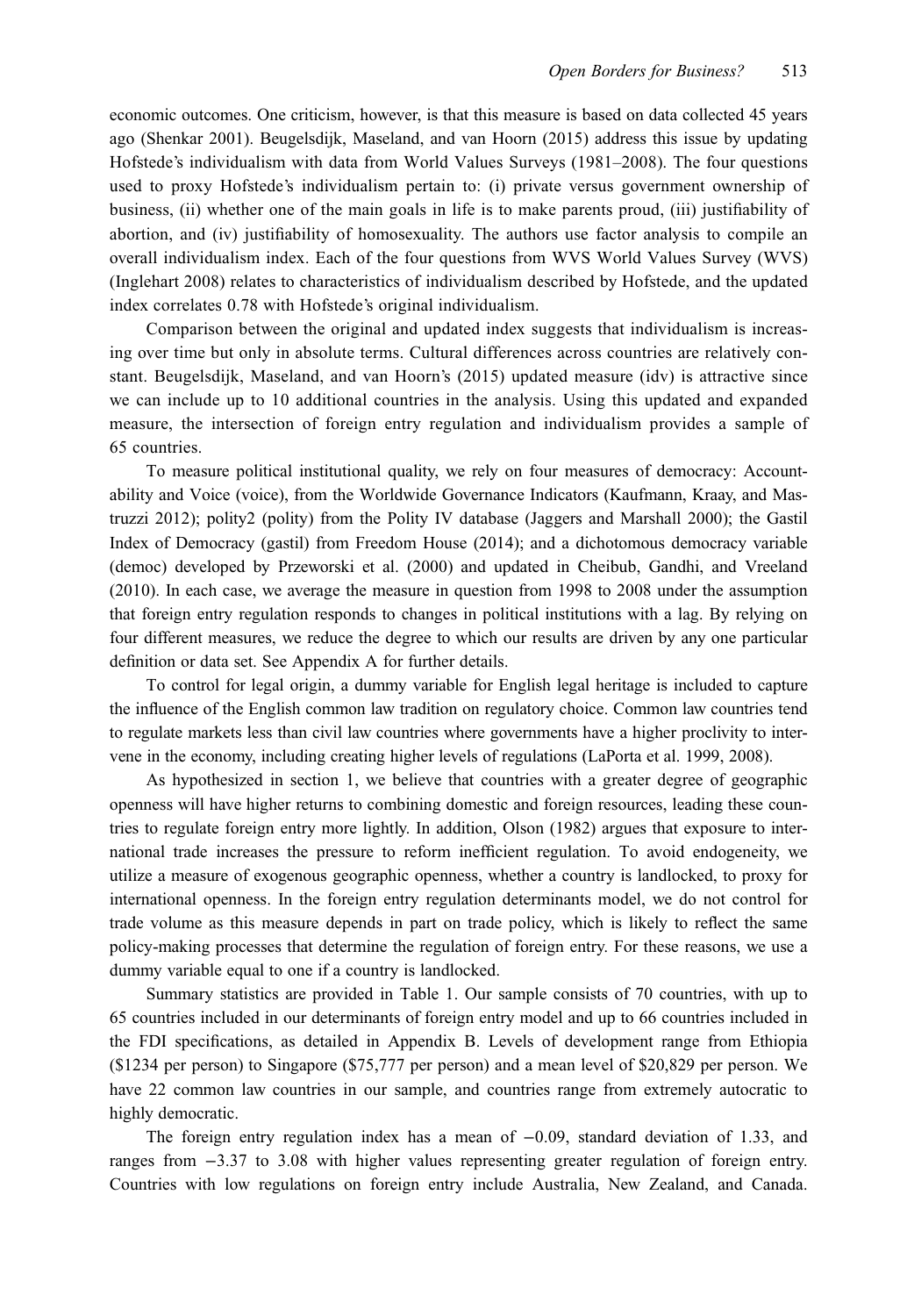#### Table 1. Summary Statistics

| Variable                 | Obs. | Mean    | Std. Dev. | Min      | Max    |
|--------------------------|------|---------|-----------|----------|--------|
| <b>Entry Regulations</b> |      |         |           |          |        |
| foreign_proc (log)       | 70   | 2.04    | 0.53      | 0.69     | 2.94   |
| foreign_days (log)       | 70   | 2.90    | 1.01      | 0.69     | 5.78   |
| foreign_reg              | 70   | $-0.09$ | 1.33      | $-3.37$  | 3.08   |
| domestic_reg             | 70   | $-0.03$ | 1.48      | $-5.20$  | 2.92   |
| Culture and Instruments  |      |         |           |          |        |
| idv                      | 65   | 39.86   | 24.50     | 0.00     | 94.00  |
| right_wing               | 61   | 5.72    | 0.74      | 4.50     | 9.07   |
| state_ownership          | 65   | 5.35    | 0.83      | 3.29     | 7.00   |
| native_priority          | 64   | 0.65    | 0.18      | 0.16     | 0.98   |
| trust                    | 67   | 23.30   | 11.47     | 4.80     | 50.50  |
| pronoun_drop             | 60   | 0.74    | 0.44      | 0.00     | 1.00   |
| rain                     | 68   | $-0.18$ | 0.44      | $-0.76$  | 0.95   |
| FDI and Controls         |      |         |           |          |        |
| $FDI$ (log)              | 69   | 1.01    | 1.03      | $-1.86$  | 3.97   |
| trade                    | 69   | 89.45   | 67.94     | 24.77    | 449.99 |
| domestic_invest          | 69   | 24.31   | 6.24      | 12.80    | 39.15  |
| gdp per capita (log)     | 69   | 9.47    | 1.02      | 7.12     | 11.24  |
| growth                   | 69   | 1.60    | 2.99      | $-6.80$  | 10.17  |
| resources                | 69   | 7.06    | 9.77      | 0.00     | 47.61  |
| english                  | 70   | 0.31    | 0.47      | 0.00     | 1.00   |
| french                   | 66   | 0.50    | 0.50      | 0.00     | 1.00   |
| voice                    | 70   | 0.09    | 0.88      | $-1.59$  | 1.60   |
| polity                   | 68   | 4.96    | 5.70      | $-10.00$ | 10.00  |
| gastil                   | 69   | 7.79    | 3.35      | 0.36     | 12.00  |
| democ                    | 68   | 0.66    | 0.45      | 0.00     | 1.00   |
| landlocked               | 68   | 0.19    | 0.40      | 0.00     | 1.00   |
| geo_open                 | 52   | 15.38   | 13.09     | 2.56     | 68.18  |
| disteq                   | 67   | 31.06   | 16.06     | 0.23     | 55.68  |
| transition               | 68   | 0.25    | 0.44      | 0.00     | 1.00   |
| ethnic                   | 70   | 0.39    | 0.24      | 0.00     | 0.93   |
| partitioned              | 53   | 20.94   | 22.84     | 0.00     | 89.00  |
| wheat_sugar              | 59   | 0.15    | 0.19      | $-0.22$  | 0.53   |
| battle_deaths            | 70   | 0.00    | 0.00      | 0.00     | 0.00   |

Notes: See Appendix A and the body of the article for variable description and sources.

At the other extreme, Venezuela, Algeria, and Brazil rank highest on the foreign entry regulation index. Individualism ranges from 0 to 94 with an approximate mean of 40 and a standard deviation of 25. Low individualism countries include Egypt, Jordan, and Indonesia, while high individualism countries include Czech Republic, Germany, and the Netherlands. We discuss the rest of our data throughout the article below and in Appendix A.

#### Main Results

Our baseline model considers three of the four hypotheses related to culture, law, and geographic openness. For the moment, we omit the political channel, since culture may influence regulation through its impact on political institutions. Our initial specification does not include a proxy for the political theory hypothesis, linking democracy to the regulation of entry (Djankov et al. 2002). Measures of democracy are likely to be endogenous to culture (Licht, Goldschmidt, and Schwartz 2007; Tabellini 2008; Davis and Abdurazokzoda 2016). If included, the results may underestimate the role of culture in foreign entry regulation. Thus, we consider the role of political institutions in the next subsection.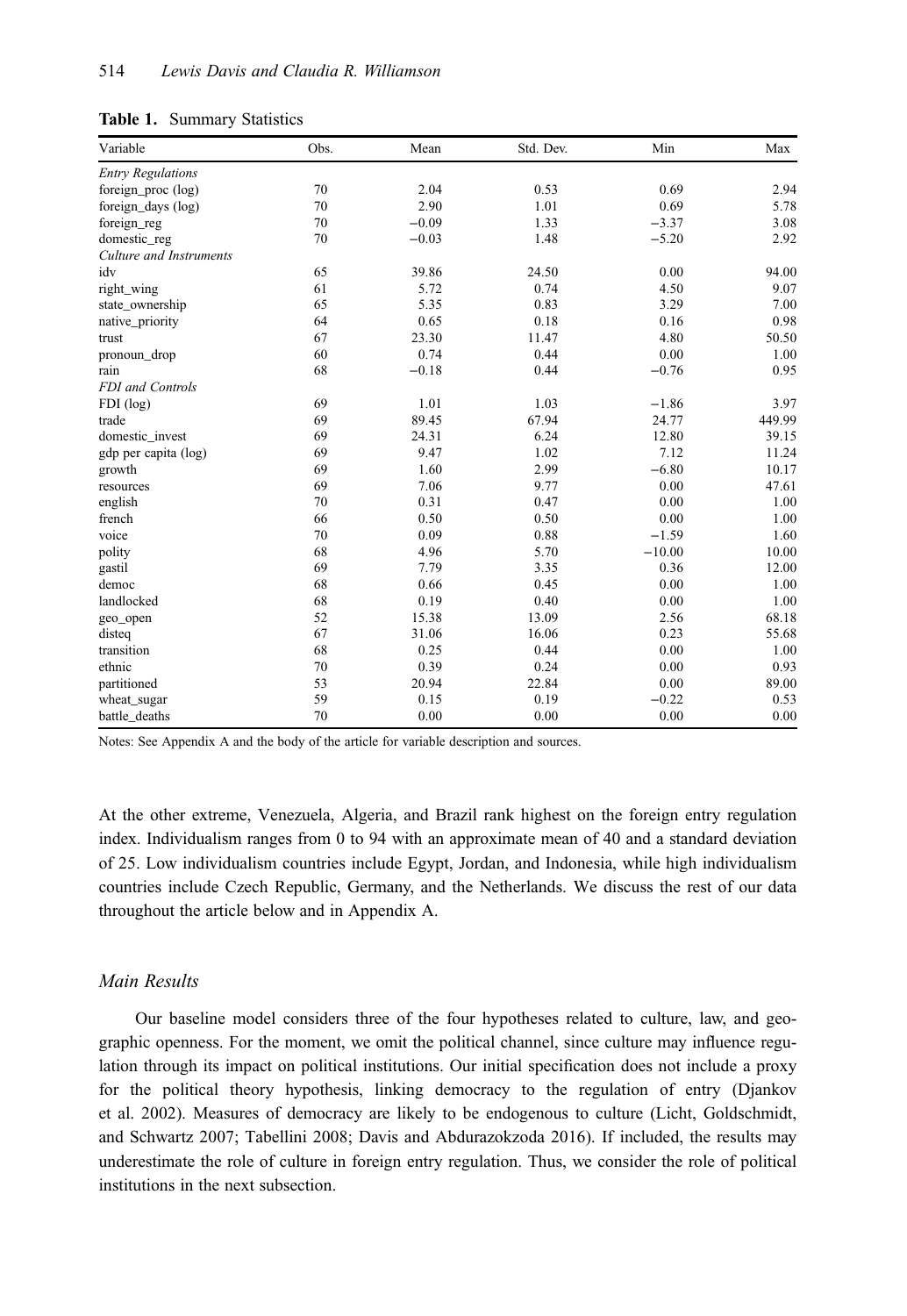We initially include common law to proxy for legal institutions, individualism as our measure of national culture, and landlocked as a measure of geographic openness. Our dependent variable is a measure of foreign entry regulation. We test the benchmark specification using three measures of the regulation of foreign entry.

Results are reported in Table 2 and indicate initial support for the culture and openness hypotheses, as both individualism and landlocked are significant at the 5% level or better. As shown in columns 1 and 2, individualism is significant and negatively associated with number of foreign entry procedures and number of days to comply with foreign entry regulations. These associations are economically significant as a one standard deviation increase in individualism is associated with a 17% decrease in number of procedures and a 44% decrease in number of days. In column 3, the dependent variable is the combined foreign entry regulation index. A one standard deviation increase in individualism, the difference between Cyprus and Australia, decreases overall foreign entry regulation by 0.41 of a standard deviation, which is almost the difference between Ethiopia and Japan. Moving from the lowest to highest-ranking country on the individualism–collectivism spectrum decreases the foreign entry regulation index by 2.07, which equals 1.57 standard deviations.<sup>4</sup>

Landlocked is also significant and negatively related to the regulation of foreign entry, providing initial support for the openness hypothesis. A one standard deviation increase in landlocked decreases the number of procedures and days required for foreign entry by 15% and 23%, respectively, and reduces the index of foreign entry regulation by 0.35, which is a 0.26 standard deviation decrease. Perhaps surprisingly, the legal origins hypothesis receives no support. Common law is not significant, suggesting that legal origin is less important in determining foreign entry regulation than other dimensions of regulation.

For robustness, we drop landlocked and include a more refined measure of geographic trade openness, Frankel and Romer's (1999) exogenous trade measure. This measure is derived by estimating a gravity model of bilateral trade and then aggregating across a country's potential trade partners to obtain a measure of the geographic component of a country's overall trade. Results are reported in columns 4–6.

Individualism is negative and significant with similar size coefficients. Geographic openness is negative and significant at the 5% level, providing further support for the openness hypothesis. Lastly, the legal origins hypothesis receives at most modest support. Common law is significant (at the 10% level) in only one specification. Although our findings are robust, we lose 13 observations if this measure is included. Thus, for the remainder of the models, we include landlocked as an exogenous proxy for geographic openness. The remaining results are robust to either geographic openness measure.

Overall, these results suggest that trade openness and culture are significant, lending support to the argument that more open and individualistic countries regulate new foreign businesses less. The adjusted  $R<sup>2</sup>$  values indicate we are explaining 15–28% of the variation in foreign entry regulation. We continue to use the overall index as our primary measure since it captures all measures of foreign entry regulation.

### The Political Theory of Regulation and the Direct Effect of Individualism

Next, we examine the role of political institutions in regulating foreign entry by incorporating measures of democracy into our baseline specification. We proxy political institutions with four

<sup>4</sup> Using the Hadi method, we do not detect any outliers in our sample. This finding is also supported by calculating Cook's distance for influential observations. Cook's  $D$  for all data points is <0.15.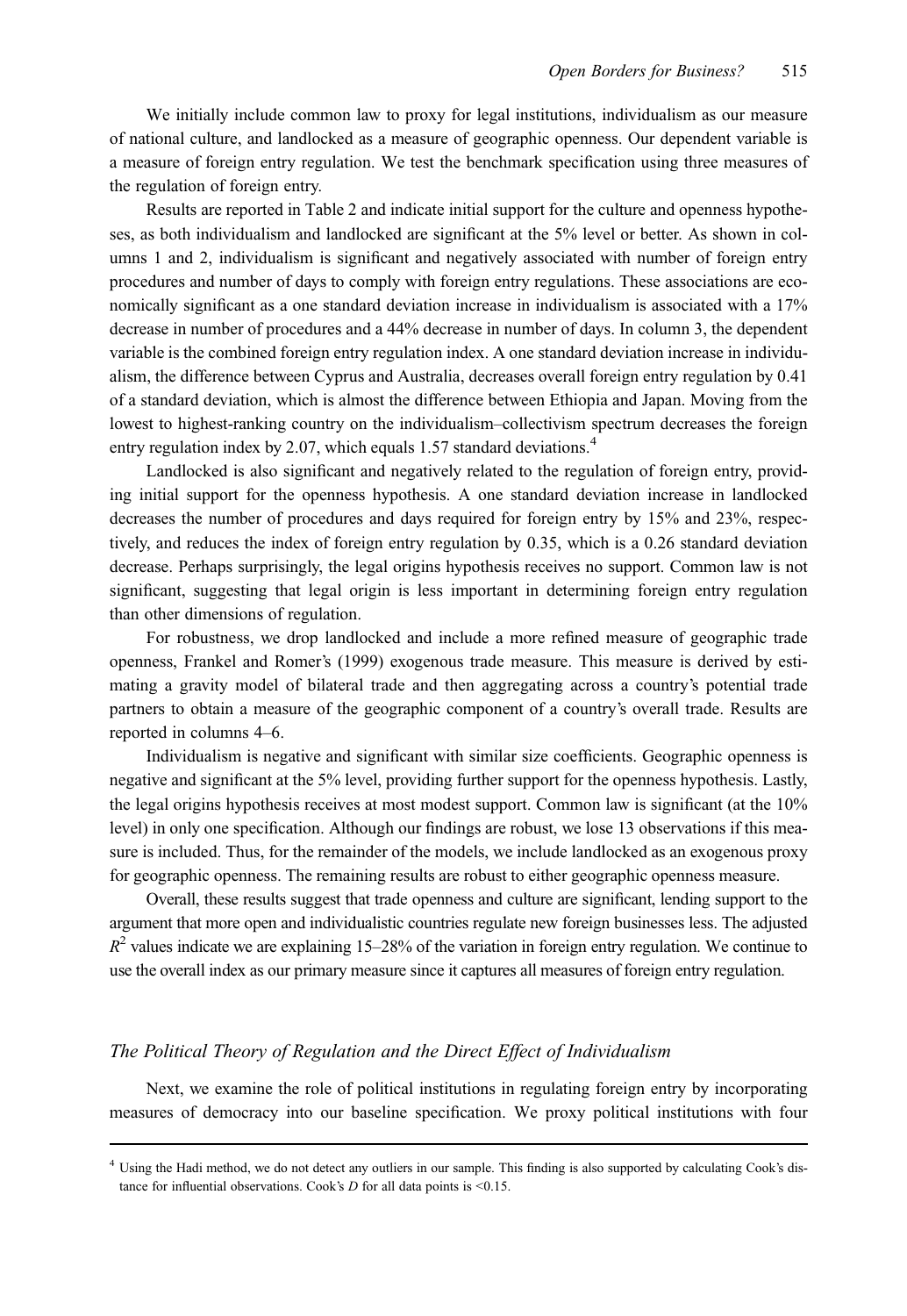|                     | Table 2. Determinants of Regulation             | of Foreign Entry                                                                                                                          |                                                   |                         |                        |                        |
|---------------------|-------------------------------------------------|-------------------------------------------------------------------------------------------------------------------------------------------|---------------------------------------------------|-------------------------|------------------------|------------------------|
|                     |                                                 | $\widehat{c}$                                                                                                                             | $\odot$                                           | $\widehat{\mathcal{F}}$ | $\odot$                | $\widehat{\mathbf{e}}$ |
| Dep. Var:           | foreign_proc                                    | foreign_days                                                                                                                              | foreign_reg                                       | foreign_proc            | foreign_days           | foreign_reg            |
| ă                   | $-0.007**$                                      | $-0.018***$                                                                                                                               | $-0.022**$                                        | $-0.008**$              | $-0.018***$            | $-0.023**$             |
|                     | $(-2.489)$                                      | $(-3.593)$                                                                                                                                |                                                   | $(-2.581)$              | $(-3.569)$             |                        |
| english             | $-0.233$                                        | $-0.167$                                                                                                                                  | $\begin{array}{c} (-3.122) \\ -0.421 \end{array}$ | $-0.287*$               | $-0.256$               | $(-3.136)$<br>-0.553   |
|                     | $(-1.484)$                                      | $(-0.623)$                                                                                                                                | $(-1.133)$                                        | $(-1.921)$              | $(-1.000)$             | $(-1.573)$             |
| landlocked          | $-0.368**$                                      | $-0.577***$                                                                                                                               | $-0.880**$                                        |                         |                        |                        |
|                     | $(-2.018)$                                      | $(-2.144)$                                                                                                                                | $(-2.178)$                                        |                         |                        |                        |
| geo_open            |                                                 |                                                                                                                                           |                                                   | $-0.009**$              | $-0.025**$             | $-0.029**$             |
|                     |                                                 |                                                                                                                                           |                                                   |                         |                        |                        |
| Constant            | $2.470***$                                      | ***197                                                                                                                                    | $1.072**$                                         | $(-2.268)$<br>2.658***  | $(-3.404)$<br>4.176*** | $(-2.949)$<br>1.603*** |
|                     | (17.536)                                        | (12.995)                                                                                                                                  | (2.922)                                           | $(17.418)$<br>52        | $(13.860)$<br>$52$     | $(4.160)$<br>52        |
| Obs                 |                                                 | 65                                                                                                                                        |                                                   |                         |                        |                        |
| Adj. R <sup>2</sup> |                                                 | 0.18                                                                                                                                      | 0.17                                              | 0.20                    | 0.28                   | 0.26                   |
| n < 0.10            | Notes: Dependent variables as listed in column. | See Appendix A and the body of the article for variable description and sources. OLS regressions with robust t-statistics in parentheses. |                                                   |                         |                        |                        |

 $p > 0.101$ <br>\*\*  $p < 0.05$ .<br>\*\*\*  $p < 0.01$ . \*\*  $p < 0.05$ .

\*\*\*  $p < 0.01$ .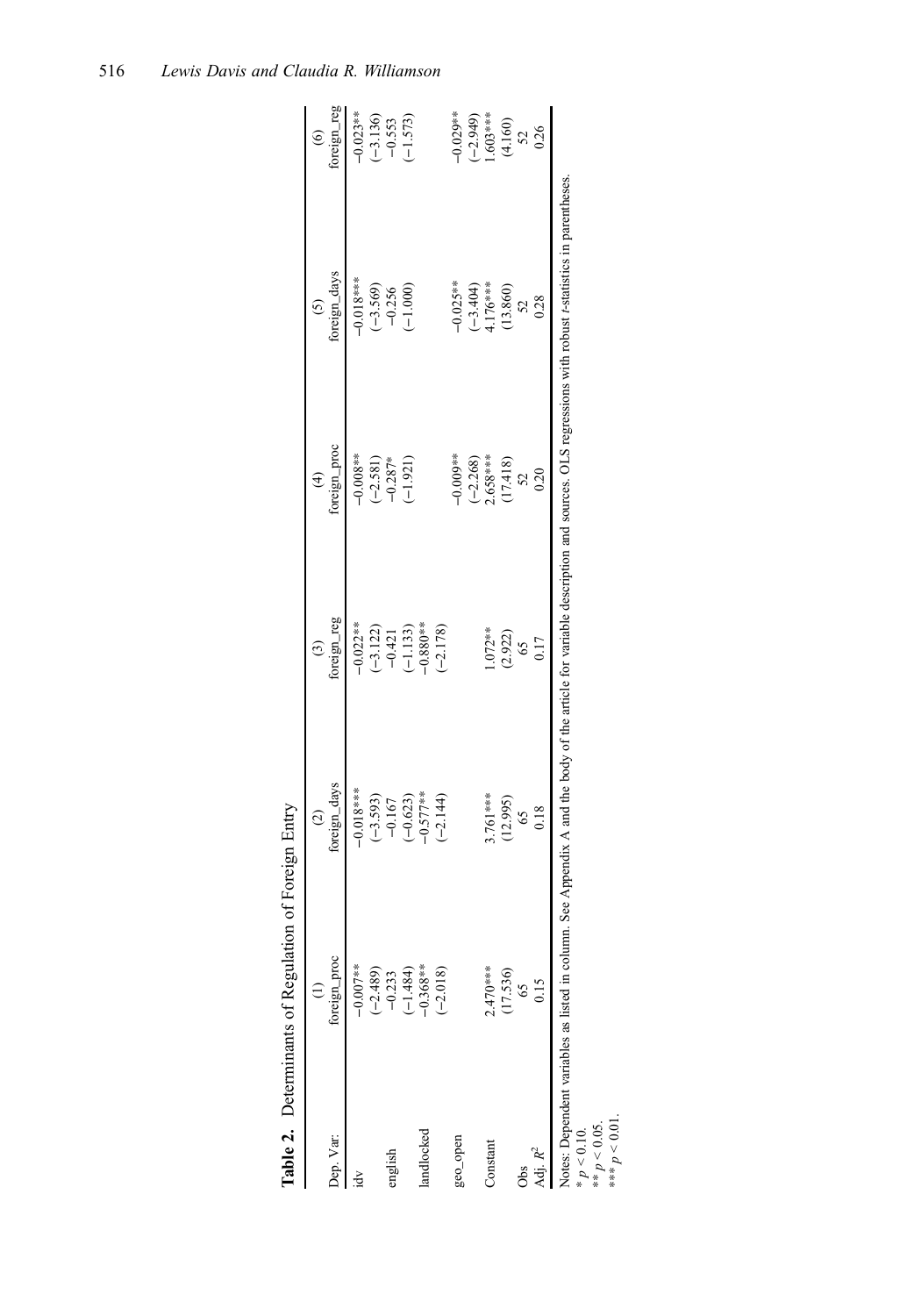different measures of democracy: voice and accountability, polity2, Gastil index, and a dichotomous democracy variable. In these regressions, we continue to control for legal origin and landlocked. We first present regressions controlling for democracy but not for individualism to highlight the comparison with Djankov et al. (2002), who find that political institutions play an important role in determining the regulation of entry of domestic firms.

Results are shown in columns 1–4 of Table 3. Two of the four democracy measures, voice and gastil, are negative and significant at the 5% level. This suggests that democratic societies regulate foreign entry more lightly, providing moderate support for Djankov et al.'s (2002) findings.

Next, we consider specifications that include measures of both individualism and democracy. Because democracy is endogenous to individualism, these regressions provide information on the channels through which culture influences the regulation of foreign entry. If individualism is not significant, then individualism would appear to influence the regulation of foreign entry indirectly, through its influence on the development of political institutions. Alternatively, if the coefficient on individualism is significant, this indicates that individualism has a direct influence on regulation, independent of a country's level of democracy.

Results are shown in columns 5–8. In all four specifications, individualism is negative and significant at the 5% level. On average, a one standard deviation increase in individualism decreases foreign entry regulation by 0.40 of a standard deviation, which is similar to individualism's impact from the OLS specifications without controlling for democracy. In addition, with the inclusion of individualism, none of the political variables is significant.

Collectively, these results cast a significant doubt on the political theory of regulation and lend additional support to the cultural theory of regulation. In particular, we find that individualism has a direct effect on the regulation of foreign entry. We find no support for a significant effect of individualism through its influence on a country's political institutions. In addition, our results provide continued support for the openness hypothesis and little support for the legal hypothesis.

#### Robustness Checks

Our results indicate consistent support for the culture and openness theories of regulation. Here, we consider how robust these results are to a variety of controls, including measures of institutional quality, ethnic composition, political history, natural resources, trust, and political and economic ideology. As before, in each of these specifications, we continue to control for individualism, legal origin, and landlocked.

Our first set of controls relates to two dimensions of a country's political history, its history of communist rule and war. We first include a dummy variable for whether a country is a transition economy (transition). A country's history of communism may affect attitudes toward the role of government and, in particular, regulation (Alesina and Fuchs-Schundeln 2007). Another measure of political history is battle\_deaths, the number of battle related deaths per capita from 1998 to 2008 (Melander, Pettersson, and Themnér 2016). The experience of war may increase hostility toward foreigners and, by extension, to the presence of foreign firms.

As shown in columns 1 and 2 in Table 4, neither political history control variable is significant. Individualism is negative and significant at the 5% level with a similar size coefficient. Landlocked is significant in one of two specifications.

Next, we include exogenous factors that proxy for institutional quality, wheat–sugar ratio, and distance from the equator. Distance from the equator (disteq) is linked to institutional quality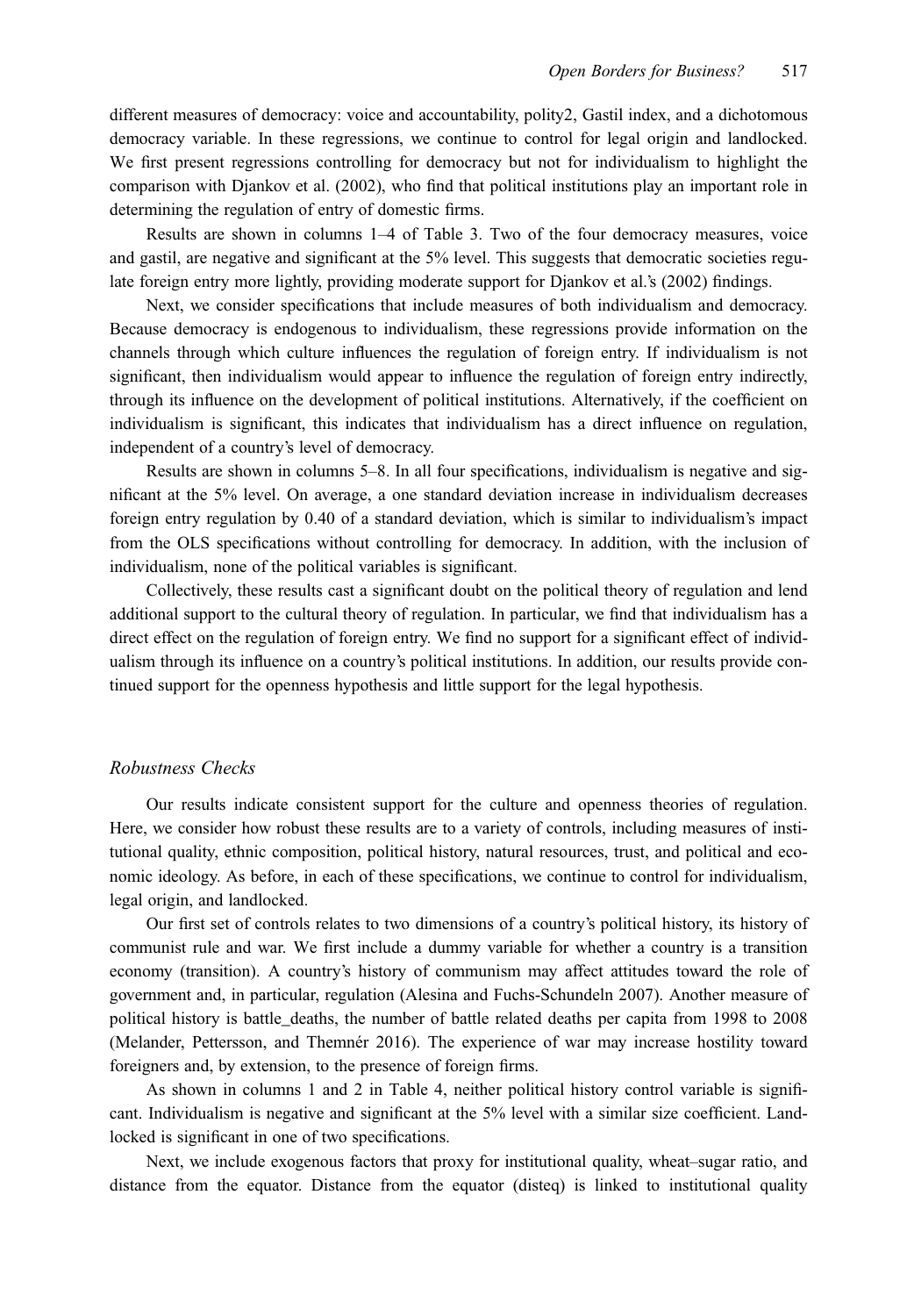|                                                   |                                                                                              | )                                                |                                                                                                                                                                                     |                                                                                                                                         |                                      |                                      |                                                                  |                                                                                      |
|---------------------------------------------------|----------------------------------------------------------------------------------------------|--------------------------------------------------|-------------------------------------------------------------------------------------------------------------------------------------------------------------------------------------|-----------------------------------------------------------------------------------------------------------------------------------------|--------------------------------------|--------------------------------------|------------------------------------------------------------------|--------------------------------------------------------------------------------------|
|                                                   |                                                                                              | $\widehat{c}$                                    | $\odot$                                                                                                                                                                             | $\widehat{\mathcal{F}}$                                                                                                                 | $\overline{c}$                       | $\widehat{\mathbf{e}}$               | $\widehat{\in}$                                                  | $\circledast$                                                                        |
| $\frac{1}{2}$                                     |                                                                                              |                                                  |                                                                                                                                                                                     |                                                                                                                                         | $-0.018**$                           | $-0.023**$                           | $-0.023**$                                                       | $-0.023**$                                                                           |
|                                                   |                                                                                              |                                                  |                                                                                                                                                                                     |                                                                                                                                         |                                      | $(-3.031)$                           | $(-3.034)$                                                       | $(-3.127)$                                                                           |
| voice                                             |                                                                                              |                                                  |                                                                                                                                                                                     |                                                                                                                                         |                                      |                                      |                                                                  |                                                                                      |
|                                                   | $-0.575**$<br>$(-2.993)$                                                                     |                                                  |                                                                                                                                                                                     |                                                                                                                                         | $(-2.264)$<br>$-0.135$<br>$(-0.662)$ |                                      |                                                                  |                                                                                      |
| polity                                            |                                                                                              | $-0.047$                                         |                                                                                                                                                                                     |                                                                                                                                         |                                      |                                      |                                                                  |                                                                                      |
|                                                   |                                                                                              | $(-1.618)$                                       |                                                                                                                                                                                     |                                                                                                                                         |                                      | $(0.019)$<br>$(0.623)$               |                                                                  |                                                                                      |
| gastil                                            |                                                                                              |                                                  | $-0.105**$                                                                                                                                                                          |                                                                                                                                         |                                      |                                      | 0.023                                                            |                                                                                      |
|                                                   |                                                                                              |                                                  | $(-2.086)$                                                                                                                                                                          |                                                                                                                                         |                                      |                                      | (0.453)                                                          |                                                                                      |
| democ                                             |                                                                                              |                                                  |                                                                                                                                                                                     |                                                                                                                                         |                                      |                                      |                                                                  |                                                                                      |
|                                                   |                                                                                              |                                                  |                                                                                                                                                                                     | $\begin{array}{c} -0.373 \\ (-1.000) \\ -0.247 \\ -0.555 \\ -0.936^{**} \\ -0.936^{**} \\ -0.451 \\ 0.451 \\ (1.272) \\ 63 \end{array}$ |                                      |                                      |                                                                  | $0.236$<br>$(0.644)$<br>$-0.292$<br>$-0.766$<br>$-0.847**$<br>$-0.845**$<br>$-0.062$ |
| english                                           |                                                                                              | $-0.213$                                         | $-0.197$<br>$(-0.489)$<br>$-1.052**$                                                                                                                                                |                                                                                                                                         | $-0.394$<br>$(-1.038)$<br>$-0.948**$ |                                      |                                                                  |                                                                                      |
|                                                   |                                                                                              | $(-0.502)$                                       |                                                                                                                                                                                     |                                                                                                                                         |                                      |                                      |                                                                  |                                                                                      |
| landlocked                                        |                                                                                              | $-0.992**$                                       |                                                                                                                                                                                     |                                                                                                                                         |                                      | $-0.272$<br>$(-0.726)$<br>$-0.799$ * |                                                                  |                                                                                      |
|                                                   |                                                                                              | $\begin{array}{c} (-2.701) \\ 0.421 \end{array}$ |                                                                                                                                                                                     |                                                                                                                                         | $(-2.252)$<br>0.941**                | $(-1.955)$<br>0.984**                | $-0.324$<br>$(-0.855)$<br>$-0.857**$<br>$(-2.077)$<br>$(-2.077)$ |                                                                                      |
| Constant                                          |                                                                                              |                                                  | $(-2.692)$<br>1.018**                                                                                                                                                               |                                                                                                                                         |                                      |                                      |                                                                  |                                                                                      |
|                                                   | $-0.272$<br>$(-0.724)$<br>$-1.149$ **<br>$-1.770$<br>$-2.770$<br>$0.249$<br>$0.56$<br>$0.14$ | (1.562)                                          | (2.164)                                                                                                                                                                             |                                                                                                                                         |                                      | $(2.600)$<br>$63$<br>$0.16$          | $(1.968)$<br>$64$<br>$0.16$                                      | $(2.203)$<br>$63$<br>$0.16$                                                          |
| Obs                                               |                                                                                              | 63                                               | $\mathcal{L}$                                                                                                                                                                       |                                                                                                                                         | (2.429)                              |                                      |                                                                  |                                                                                      |
| Adj. R <sup>2</sup>                               |                                                                                              | 0.05                                             | 0.08                                                                                                                                                                                | 0.03                                                                                                                                    | 0.16                                 |                                      |                                                                  |                                                                                      |
| *** $p < 0.01$<br>** $p < 0.05$ .<br>$p < 0.10$ . |                                                                                              |                                                  | Notes: Dependent variable is foreign_reg. See Appendix A and the body of the article for variable description and sources. OLS regressions with robust t-statistics in parentheses. |                                                                                                                                         |                                      |                                      |                                                                  |                                                                                      |

Table 3. Determinants of Regulation of Foreign Entry, Political Channel, and Direct Effects Table 3. Determinants of Regulation of Foreign Entry, Political Channel, and Direct Effects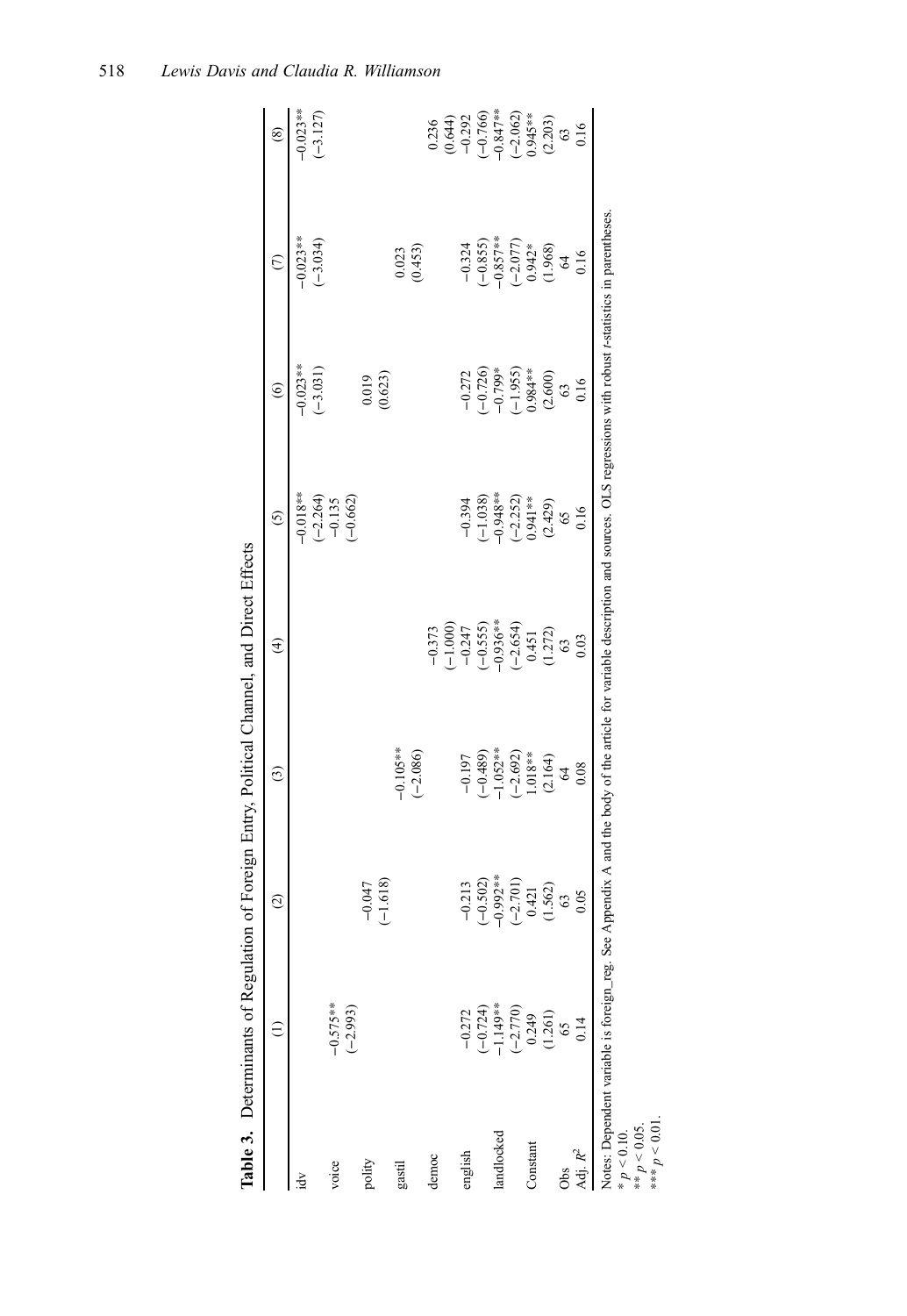through its effect on colonization and institutional transfer (Hall and Jones 1999; Williamson and Kerekes 2011). The wheat–sugar ratio is the natural log of land suitable for wheat cultivation divided by land suitable for sugar cultivation (wheat\_sugar). This was first introduced by Easterly (2007) to provide an empirical test of Engermann and Sokoloff's (1997, 2002) hypothesis that a country's agricultural endowments influence its institutional development.

As seen in columns 3–4, neither control variable is significant. Individualism is significant at the 10% level in regression 3. Once we include disteq, however, individualism is no longer significant at conventional levels (significant at the 15% level). Landlocked is negative and significant in both regressions. Although the results are statistically weaker for individualism, the point estimate on individualism is similar to that in the baseline regression. Thus, we cannot reject the equality of the coefficient across specifications.

Next, we consider two variables related to a country's ethnic composition. It is possible that the ethnic structure of a society will influence policies and regulations, with more ethnically diverse societies favoring redistributional policies (Easterly and Levine 1997; Alesina, Baqir, and Easterly 1999; Alesina et al. 2003). In addition, the social salience hypothesis (Blalock 1967) suggests that ethnic fractionalization may increase collectivism by strengthening ethnic identities.

To address this concern, we control for the social composition by using two variables. First, we include a measure of ethnic fractionalization (*ethnicfrac*), which is the probability that two randomly selected individuals from a country's population will belong to the same ethnic group. Second, we include partitioned, a measure capturing the share of a country's population that belongs to an ethnic group that is partitioned by the country's borders. Countries with highly partitioned populations may have difficulty pursuing policies that favor public interest (Alesina, Easterly, and Matuszeski 2011). As seen in columns 5 and 6, neither variable is significant, and our results continue to support the culture and openness hypotheses.

Our next regression considers an extension of the openness hypothesis. Natural resource abundance provides an additional exogenous source of gains from foreign investment or trade. In particular, the presence of natural resources may increase the return to foreign entry, which has the potential to pair domestic natural resources with foreign capital and technology. However, resource rich countries do not need to rely on external trade or investment. The resource rents provide an additional source of revenue allowing governments to close off their country to outside business opportunities. This conjecture follows the resource curse literature, which argues that countries abundant in natural resources grow more slowly, have poor institutions, and worse economic outcomes (Sachs and Warner 1999; Mehlum, Moene, and Torvik 2006). The presence of natural resources may also increase the bargaining power of the domestic government relative to potential foreign entrants, leading to greater regulation.

Our measure of natural resource abundance is natural resource rents as a share of GDP in 2012 (World Bank 2017). Natural resource rents are positive and significant, indicating that a country's reliance on natural resources does significantly relate to barriers for foreign firms to start a business. Individualism and landlocked remain significant at the 5% level.

Next, we consider controls related to political and economic ideology, economic nationalism, and social trust. One concern is that individualism may simply proxy for conservative ideology and these ideological factors, rather than individualism itself, drive changes in the level of regulation.

To test whether this is indeed the case, we first include proxies for a country's political and economic ideology collected from WVS. Our measure of political ideology is the average of respondents' self-reported position on a left–right political scale, right\_wing. Our measure of economic ideology is state\_ownership, which reflects a preference for state ownership of business. We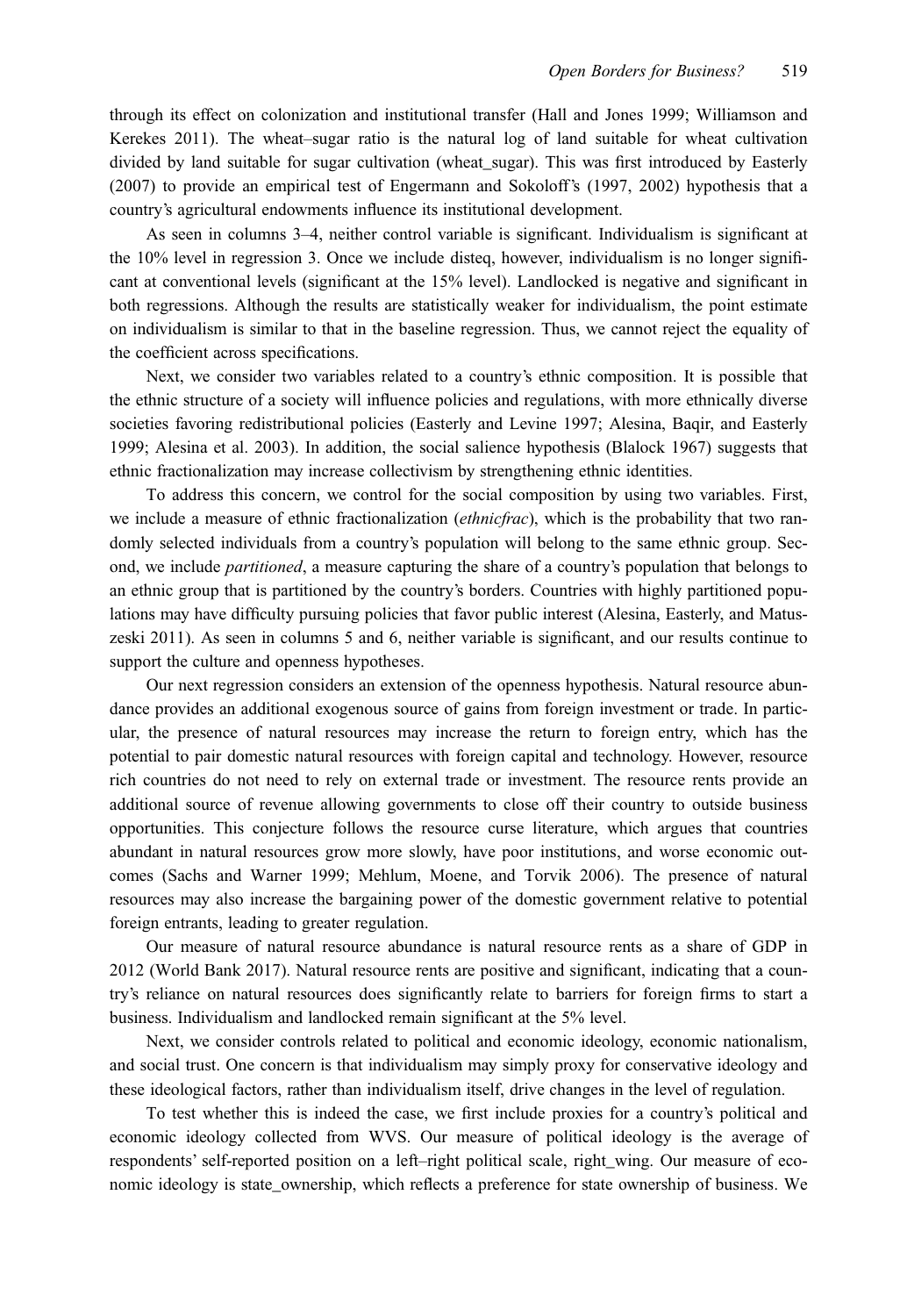| Table 4. Determinants of Regulation |                                    |                                                                 | of Foreign Entry, Additional Controls                          |                                                                |                                                                                                |                                                                                |                                                                               |                                                                |                                                   |                                                                   |                                                                                    |
|-------------------------------------|------------------------------------|-----------------------------------------------------------------|----------------------------------------------------------------|----------------------------------------------------------------|------------------------------------------------------------------------------------------------|--------------------------------------------------------------------------------|-------------------------------------------------------------------------------|----------------------------------------------------------------|---------------------------------------------------|-------------------------------------------------------------------|------------------------------------------------------------------------------------|
|                                     |                                    | $\widehat{c}$                                                   | $\odot$                                                        | $\widehat{\mathcal{F}}$                                        | $\odot$                                                                                        | $\odot$                                                                        | $\widehat{C}$                                                                 | $\circledS$                                                    | $\circledcirc$                                    | (10)                                                              | $\frac{1}{2}$                                                                      |
| ă                                   | $-0.021**$                         | $-0.022**$                                                      | $-0.019*$                                                      | $-0.015$                                                       | $-0.018**$<br>$(-2.228)$<br>$(-1.324)$<br>$(-1.398)$<br>$(-1.398)$<br>$(-1.396)$<br>$(-2.599)$ |                                                                                |                                                                               | $-0.018*$                                                      | $-0.029***$                                       | $-0.018**$                                                        |                                                                                    |
|                                     | $(-2.822)$<br>$-0.556$             |                                                                 |                                                                |                                                                |                                                                                                |                                                                                |                                                                               |                                                                |                                                   |                                                                   |                                                                                    |
| english                             |                                    |                                                                 |                                                                |                                                                |                                                                                                |                                                                                |                                                                               |                                                                |                                                   |                                                                   |                                                                                    |
|                                     | $(-1.496)$                         |                                                                 |                                                                |                                                                |                                                                                                |                                                                                |                                                                               |                                                                |                                                   |                                                                   |                                                                                    |
| landlocked                          |                                    |                                                                 |                                                                |                                                                |                                                                                                |                                                                                |                                                                               |                                                                | $(-4.161)$<br>$-0.456$<br>$(-1.218)$<br>$-0.723*$ |                                                                   |                                                                                    |
|                                     | $-0.477$<br>$(-1.090)$<br>$-0.658$ | $(-3.101)$<br>$-0.421$<br>$(-1.122)$<br>$-0.880**$<br>$-0.80**$ | $(-1.716)$<br>$-0.279$<br>$(-0.756)$<br>$-0.915**$<br>$-0.222$ | $(-1.573)$<br>$-0.515$<br>$(-1.498)$<br>$-0.709*$<br>$-0.709*$ |                                                                                                | $-0.027**$<br>$(-2.995)$<br>$-0.353$<br>$(-0.727)$<br>$-1.005**$<br>$(-2.418)$ | $-0.016**$<br>$(-2.195)$<br>$-0.497$<br>$-1.377$<br>$(-1.377)$<br>$(-0.907**$ | $(-1.732)$<br>$-0.379$<br>$(-0.959)$<br>$-0.678$<br>$(-1.659)$ | $(-1.684)$                                        | $(-2.748)$<br>$-0.357$<br>$(-0.977)$<br>$-1.001$ **<br>$(-2.442)$ | $-0.014$<br>$-1.448$<br>$-1.448$<br>$-1.586$<br>$-1.076$<br>$-1.70**$<br>$-1.70**$ |
| transition                          | $-1.638$                           |                                                                 |                                                                |                                                                |                                                                                                |                                                                                |                                                                               |                                                                |                                                   |                                                                   |                                                                                    |
| battle_deaths                       |                                    | $\frac{1.985}{(0.001)}$                                         |                                                                |                                                                |                                                                                                |                                                                                |                                                                               |                                                                |                                                   |                                                                   |                                                                                    |
| wheat_sugar                         |                                    |                                                                 | $-0.635$<br>$(-0.483)$                                         |                                                                |                                                                                                |                                                                                |                                                                               |                                                                |                                                   |                                                                   |                                                                                    |
| disteq                              |                                    |                                                                 |                                                                | $-0.019$<br>$(-1.446)$                                         |                                                                                                |                                                                                |                                                                               |                                                                |                                                   |                                                                   |                                                                                    |
| ethnicfrac                          |                                    |                                                                 |                                                                |                                                                | (1.299)                                                                                        |                                                                                |                                                                               |                                                                |                                                   |                                                                   |                                                                                    |
| partitioned                         |                                    |                                                                 |                                                                |                                                                |                                                                                                | (0.000)                                                                        |                                                                               |                                                                |                                                   |                                                                   |                                                                                    |
| resources                           |                                    |                                                                 |                                                                |                                                                |                                                                                                |                                                                                | $0.030**$<br>(2.144)                                                          |                                                                |                                                   |                                                                   |                                                                                    |
| right_wing                          |                                    |                                                                 |                                                                |                                                                |                                                                                                |                                                                                |                                                                               |                                                                |                                                   |                                                                   |                                                                                    |
| state_ownership                     |                                    |                                                                 |                                                                |                                                                |                                                                                                |                                                                                |                                                                               | $\begin{array}{c} 0.309* \\ (1.679) \\ 0.043 \end{array}$      |                                                   |                                                                   |                                                                                    |
|                                     |                                    |                                                                 |                                                                |                                                                |                                                                                                |                                                                                |                                                                               |                                                                |                                                   |                                                                   | (Continues)                                                                        |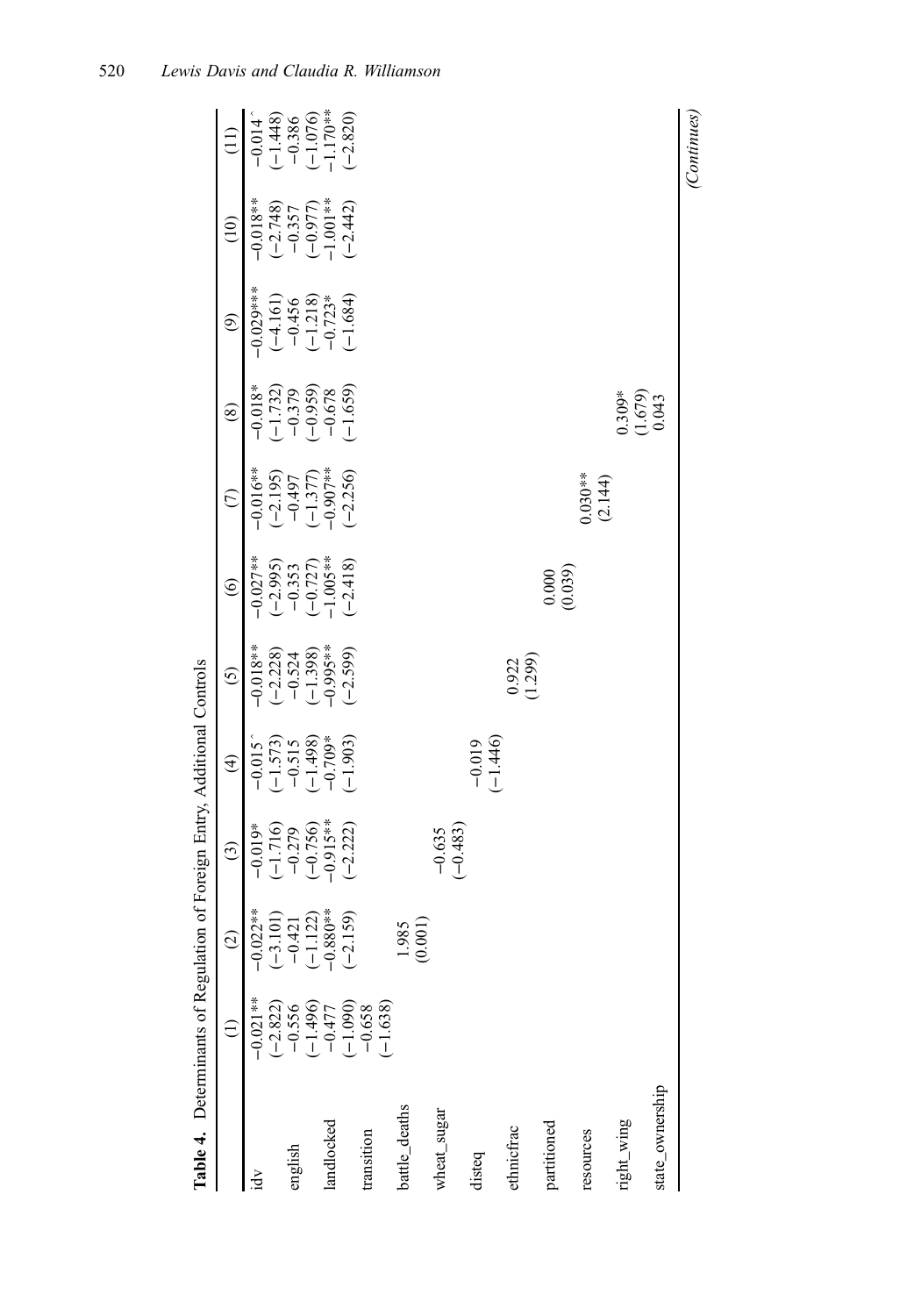| Table 4. Continued                                                                                                                                                  |                   |                 |                        |                   |                         |                             |                          |                                |                            |                        |                                                                     |
|---------------------------------------------------------------------------------------------------------------------------------------------------------------------|-------------------|-----------------|------------------------|-------------------|-------------------------|-----------------------------|--------------------------|--------------------------------|----------------------------|------------------------|---------------------------------------------------------------------|
|                                                                                                                                                                     |                   | $\widehat{c}$   | $\widehat{\mathbf{c}}$ | ⊕                 | $\overline{5}$          | ତ୍ର                         | E                        | $\circledast$                  | ම                          | $\widetilde{\Xi}$      |                                                                     |
|                                                                                                                                                                     |                   |                 |                        |                   |                         |                             |                          | (0.197)                        |                            |                        |                                                                     |
| native_priority                                                                                                                                                     |                   |                 |                        |                   |                         |                             |                          |                                | $-1.612*$                  |                        |                                                                     |
|                                                                                                                                                                     |                   |                 |                        |                   |                         |                             |                          |                                | $(-1.829)$                 |                        |                                                                     |
| trust                                                                                                                                                               |                   |                 |                        |                   |                         |                             |                          |                                |                            | $-0.018$<br>$(-1.131)$ |                                                                     |
|                                                                                                                                                                     |                   |                 |                        |                   |                         |                             |                          |                                |                            |                        |                                                                     |
| gdp per capita                                                                                                                                                      |                   |                 |                        |                   |                         |                             |                          |                                |                            |                        | $-0.308$                                                            |
|                                                                                                                                                                     |                   |                 |                        |                   |                         |                             |                          |                                |                            |                        |                                                                     |
| Constant                                                                                                                                                            | $1.227**$         | $1.071**$       | $.123**$               | $395***$          |                         |                             |                          |                                |                            | $1.355***$             | $\begin{array}{c} (-1.486) \\ 3.699** \\ (2.091) \\ 64 \end{array}$ |
|                                                                                                                                                                     | $(3.351)$<br>$63$ | $(2.929)$<br>65 | $(2.748)$<br>55        | $(3.719)$<br>$62$ | $\frac{0.602}{(1.077)}$ | $1.190***$<br>(2.284)<br>50 | $0.654$<br>(1.534)<br>64 | $-1.050$<br>$(-0.475)$<br>$58$ | $2.404**$<br>(3.429)<br>(3 | (2.792)                |                                                                     |
| Obs                                                                                                                                                                 |                   |                 |                        |                   |                         |                             |                          |                                |                            |                        |                                                                     |
| Adj. $R^2$                                                                                                                                                          | 0.20              | 0.16            | 0.18                   | 0.18              | 0.18                    | 0.20                        | 0.21                     | 0.16                           | 0.19                       | 0.18                   | 0.18                                                                |
| Notes: Dependent variable is foreign_reg. See Appendix A and the body of the article for variable description and sources. OLS regressions with robust t-statistics |                   |                 |                        |                   |                         |                             |                          |                                |                            |                        |                                                                     |
|                                                                                                                                                                     |                   |                 |                        |                   |                         |                             |                          |                                |                            |                        |                                                                     |
| in parentheses.<br>* $p < 0.10$ .<br>** $p < 0.05$ .<br>*** $p < 0.05$ .                                                                                            |                   |                 |                        |                   |                         |                             |                          |                                |                            |                        |                                                                     |
|                                                                                                                                                                     |                   |                 |                        |                   |                         |                             |                          |                                |                            |                        |                                                                     |
|                                                                                                                                                                     |                   |                 |                        |                   |                         |                             |                          |                                |                            |                        |                                                                     |
| $p < 0.15$ .                                                                                                                                                        |                   |                 |                        |                   |                         |                             |                          |                                |                            |                        |                                                                     |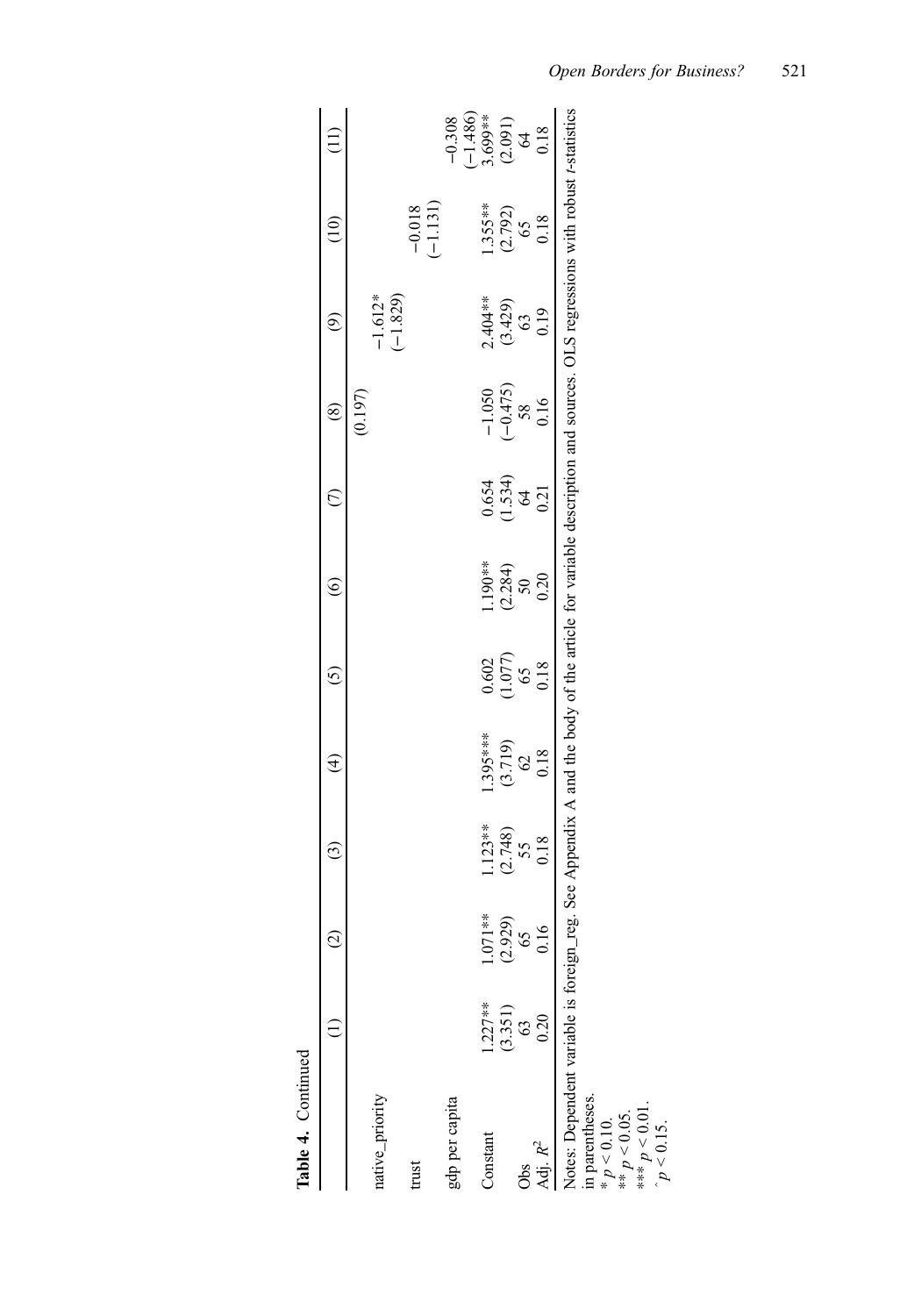proxy for economic nationalism with native\_priority, the belief that when jobs are scarce priority should be given to nationals instead of immigrants. If a preference for native employment is associated with a preference for domestic ownership, this could lead to greater foreign entry regulation. Finally, we include a measure of generalized trust. Several articles argue that greater trust is associated with lower levels of regulation (Aghion et al. 2010; Pinotti 2012).

Our results are reported in columns 8–10. In regression 8, right\_wing is positive and significant at the 10% level, individualism is negative and significant, and landlocked loses significance. This result suggests that right political leaning may increase the level of foreign entry regulation, possibly indicating an anti-foreign bias among this portion of the political spectrum (Caplan 2007). State ownership is not significantly related to foreign entry regulation. As reported in column 9, native\_priority is negative and significant, as are individualism and openness. Trust does not significantly correlate with regulation, as shown in column 10. Individualism and landlocked retain sign and significance.

As one final robustness check, we include income per capita. Although there is not a direct theoretical link between the level of income and the regulation of foreign entry, economic development is associated with drastic shifts in the structure of society (Kuznets 1973). By controlling for GDP per capita, we simultaneously hold constant a large number of factors that correlate with income; thus, controlling for GDP per capita is likely to result in over-controlling.

Our results are shown in column 11. Income per capita is negative but insignificantly associated with foreign entry regulation. Landlocked remains negative and significant. However, individualism is not significant at conventional levels. We note that income per capita is clearly endogenous. In particular, since individualism has a large causal effect on economic development (Gorodnichenko and Roland 2011, 2017; Davis 2016), the estimated effect of individualism in this specification is subject to bias due to over-controlling. We address this concern in a later section when we instrument for individualism.

In addition, we examine whether individualism is robust to controlling for other dimensions of culture, including uncertainty avoidance and power distance (Hofstede 1980, 2001), as well as egalitarianism, mastery, autonomy, and embeddedness (Schwartz 1994). In each regression, individualism remains negative and significant. These findings are not tabulated to save space but are available upon request.<sup>5</sup>

Overall, our results are consistent with the culture and openness hypotheses showing a significant empirical association between individualism and geographic openness in the regulation of foreign entry. These findings are robust to controlling for additional dimensions of culture, the level of social trust, proxies for economic and political ideology, legal origin, geography, ethnicity, political history, and exogenous determinants of institutions. As before, our findings do not support the legal origins hypothesis, as English legal origin is insignificant in all specifications.

# The Interdependent Institutions Hypothesis

With strong evidence supporting the link between culture and regulation of foreign business entry, we explore the mechanisms through which culture influences regulation by considering how it interacts with legal institutions. Our investigation focuses on the interdependent institutions

<sup>&</sup>lt;sup>5</sup> We do not report these findings due to the large reduction in sample size, 38 countries in Hofstede specifications and 32 in Schwartz regressions.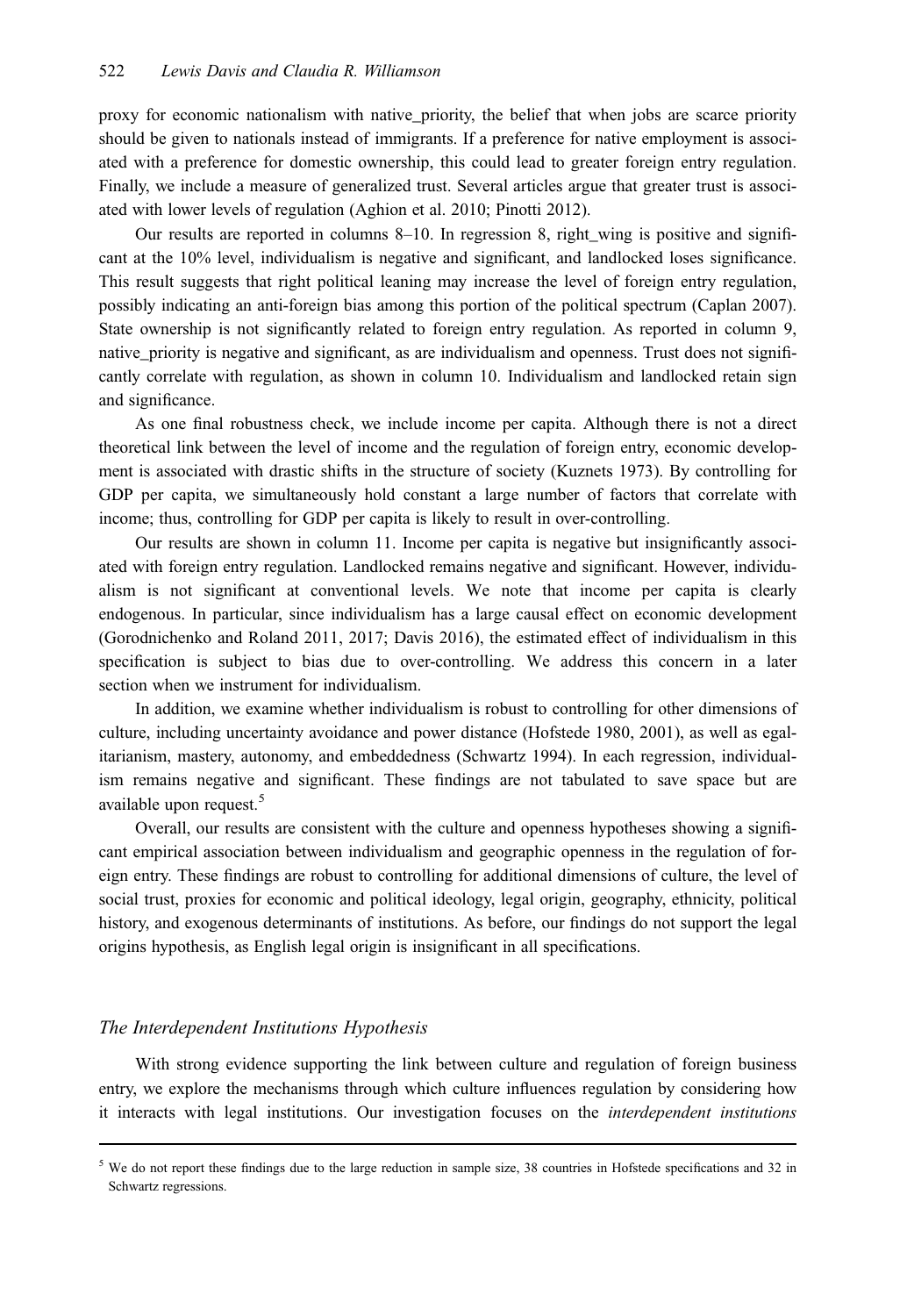hypothesis, introduced by Davis and Williamson (2016), which holds that culture may interact with formal institutions to determine social policy outcomes. In particular, culture influences preferences over social policy, while formal institutions may serve to aggregate and channel cultural preferences determining the degree to which they influence policy formation.

Here we restrict attention to the law-and-culture version of the interdependent institutions hypothesis.<sup>6</sup> The central role of legal precedent in the common law tradition makes it highly adaptive relative to civil law and, thus, better able to adapt to local economic and social conditions, as argued by Hayek (1960) and Rubin (1982). Pistor et al. (2003) provide evidence for the evolutionary nature of common law legal systems. In a cross-country comparative analysis of the development of corporate law, they conclude that "the capacity of legal systems to innovate is more important than the level of protection a legal system may afford to particular stakeholders at any point in time" (p. 678). A related study by Berkowitz, Pistor, and Richard (2003, p. 167) finds that the success of transplanted legal systems depends most on the ability of judges and lawyers to "increase the quality of the law in a way that is responsive to local demand." Similarly, Beck, Demirguc-Kunt, and Levine (2003) provide evidence that the flexibility of common law systems supports financial development. If common law's greater adaptability makes it more sensitive to local conditions, then national culture may have a greater influence on regulation in common law countries.

In Table 5, we incorporate interaction effects between individualism and legal origin. In column 1, we include the interaction term between individualism and common law to our baseline specification. This interaction term is negative and significant at the 1% level, suggesting that a one standard deviation increase in individualism in a common law country decreases foreign entry regulation by 1.20, which is almost a one standard deviation decrease.

Next, we check the robustness of this finding by including two additional control variables, resource rents, and GDP per capita. As reported in columns 2 and 3, the interaction term remains significant. The coefficient on individualism is no longer significant, suggesting that individualism's impact is working mainly through the legal system.

In columns 4 and 5, we drop the interaction term and split the sample into common law and civil law countries, respectively. Individualism is negative and significant at the 1% level in common law countries; however, it is negative and insignificant in civil law countries. Across these specifications, we are explaining up to 57% of the variation in foreign entry regulation.

Overall, the effect of culture on regulation appears to depend on a country's legal tradition, specifically the ability of common law to adapt to cultural preferences. Figure 2A, B illustrates the partial association between individualism and foreign entry regulation in these two subsamples. As is clear from the figures, these associations are not driven by outliers.<sup>7</sup>

Overall, our results provide consistent support for the law-and-culture interdependent institutions hypothesis. In doing so, these results also support the adaptability channel and a modified version of the legal origins hypothesis: legal origin does not matter *per se* for the regulation of foreign entry, but it determines the degree to which cultural values are reflected in the regulation of foreign entry. Thus, a country's legal tradition plays a key role in determining the degree to which policy preferences rooted in cultural values are reflected in social policy.

<sup>6</sup> We also considered a political version of the interdependent institutions hypothesis based on the interaction of democracy and culture, but the results are not significant. These findings are available upon request.

<sup>7</sup> We also utilize the Hadi method to detect outliers. No outliers are detected in either subsample.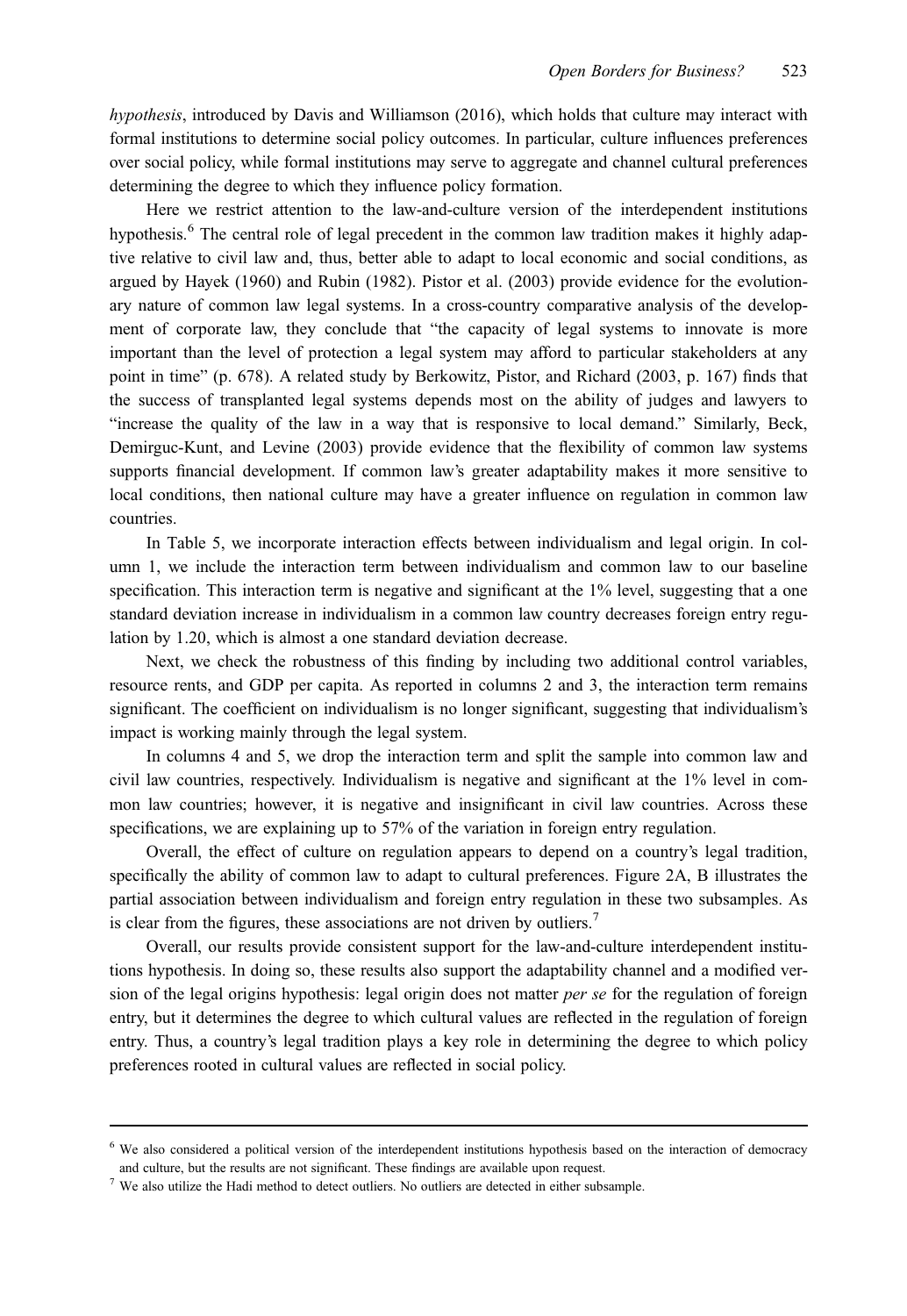|                | (1)         | (2)         | (3)         | (4)         | (5)         |
|----------------|-------------|-------------|-------------|-------------|-------------|
|                | A11         | A11         | All         | Common      | Civil       |
| idv            | $-0.005$    | $-0.002$    | $-0.00003$  | $-0.052***$ | $-0.006$    |
|                | $(-0.802)$  | $(-0.227)$  | $(-0.003)$  | $(-6.252)$  | $(-0.808)$  |
| english        | $1.435**$   | 1.292**     | $1.404**$   |             |             |
|                | (2.743)     | (2.587)     | (2.599)     |             |             |
| english*idv    | $-0.049***$ | $-0.047***$ | $-0.047***$ |             |             |
|                | $(-4.648)$  | $(-4.424)$  | $(-4.214)$  |             |             |
| landlocked     | $-0.908**$  | $-0.932**$  | $-1.116**$  | 0.453       | $-1.203***$ |
|                | $(-2.702)$  | $(-2.771)$  | $(-3.116)$  | (0.652)     | $(-3.735)$  |
| resources      |             | $0.025*$    |             |             |             |
|                |             | (1.859)     |             |             |             |
| gdp per capita |             |             | $-0.217$    |             |             |
|                |             |             | $(-1.078)$  |             |             |
| Constant       | 0.397       | 0.081       | 2.273       | $1.638***$  | 0.479       |
|                | (1.075)     | (0.204)     | (1.270)     | (4.213)     | (1.278)     |
| Obs            | 65          | 64          | 64          | 21          | 44          |
| Adj. $R^2$     | 0.34        | 0.37        | 0.34        | 0.57        | 0.18        |

Table 5. Interaction Effects, Individualism and Legal Origin on Regulation of Foreign Entry

Notes: Dependent variable is foreign\_reg. See Appendix A and the body of the article for variable description and sources. OLS regressions with robust t-statistics in parentheses. In columns 4 and 5, the sample is restricted to common and civil law countries, respectively.

 $* p < 0.1$ \*\*  $p < 0.05$ .

\*\*\*  $p < 0.01$ .



Figure 2. Individualism and Regulation of Foreign Entry by Legal Origin. A, Common Law Sample. B, Civil Law Sample.

Notes: Conditional correlation between foreign\_reg and idv controlling for landlocked, split by legal origin, and based on regression specifications in Table 5, columns 4 and 5, respectively. Foreign\_reg is the overall index of foreign entry regulations combining days and procedures, measured in 2012 (World Bank 2012b); idv is the measure of individualism from beugelsdijk, maseland, and van Hoorn (2015). Labels are world bank country codes.

# IV Estimations

We turn next to the issues raised by the endogeneity of culture. One concern is that culture influences broad social phenomena including economic and political outcomes. In addition, reverse causality is of particular concern. For example, more foreign entry regulation may lead to a more closed society. In turn, this may increase the value of collectivist norms as a means of social cooperation. In addition, the association between individualism and regulation may be endogenous if some third factor influences both foreign entry and culture. Lastly, another source of bias may stem from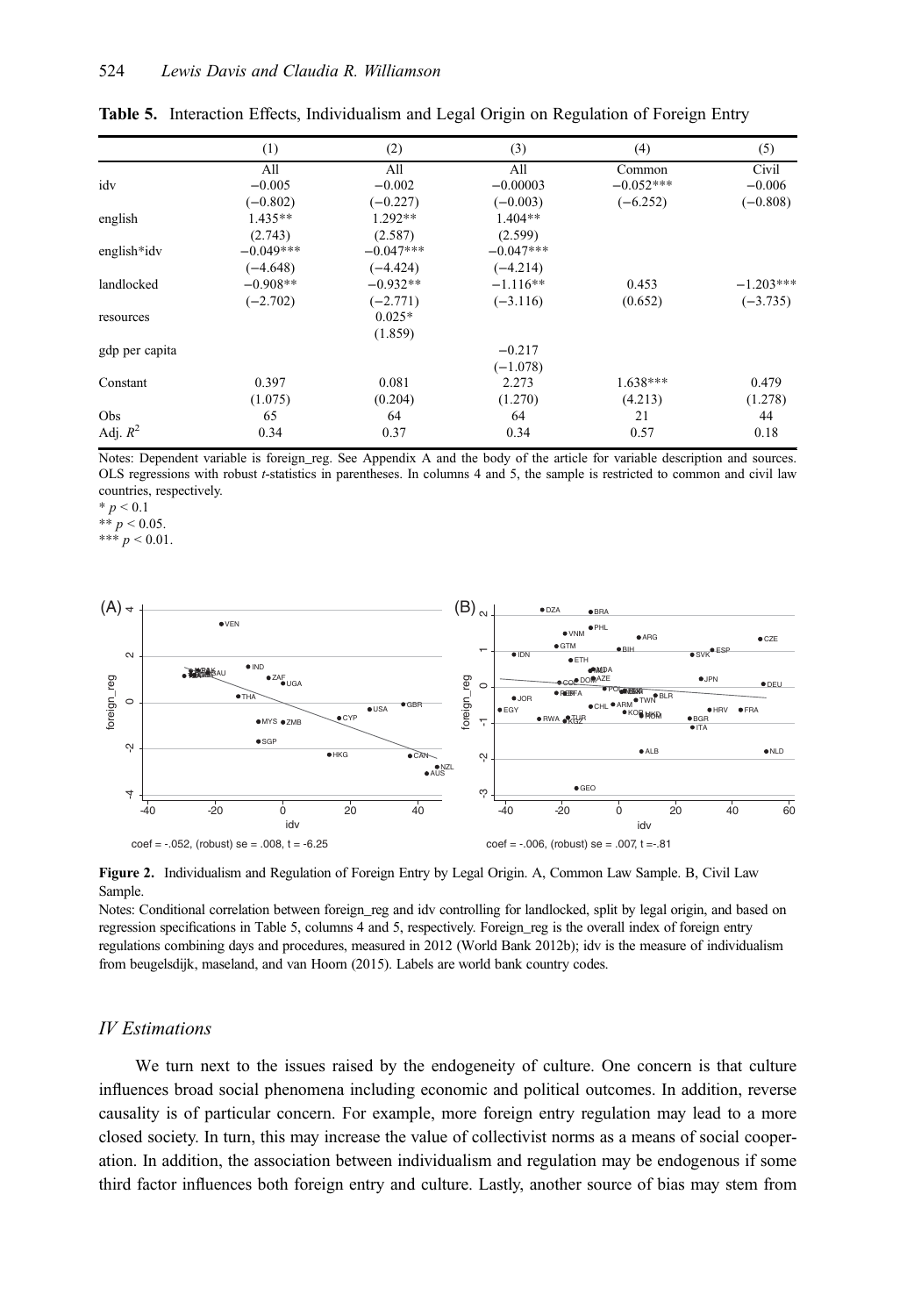use of survey data to measure individualism. As a result, the estimates identified above cannot be interpreted as causal effects.

We address these concerns by estimating two-stage least squares regressions. In particular, we instrument for individualism using two instruments identified in the literature on the economics of culture, pronoun drop (Kashima and Kashima 1998; Davis and Abdurazokzoda 2016), and rainfall variation (Davis 2016). A variety of articles in the culture literature appeal to the persistence of culture to motivate a relation between historical variables and contemporary cultural norms and values, for example, Tabellini (2010), Nunn and Wantchekon (2011), Siegel, Licht, and Schwartz (2011), Voigtlaender and Voth (2012), and Alesina, Guiliano, and Nunn (2013).

Pronoun drop refers to the grammatical rules of pronominal expression, governing whether a speaker may drop a pronoun in subject position. In languages that permit pronoun drop, the identity of the subject is understood in the context of the rest of the sentence. However, if pronoun drop is not permitted, the subject stands apart from the context. Pronoun drop, therefore, is associated with less individualistic cultures. Kashima and Kashima (1998) present empirical evidence of this relation, leading to the use of pronoun drop as an instrument for individualism by Licht, Goldschmidt, and Schwartz (2007) and Tabellini (2008). We utilize a version of this variable developed by Davis and Abdurazokzoda (2016). The variable pronoun\_drop equals the share of a country's population that speaks a language in which pronoun drop is permitted.

A second instrumental variable, rain, is a measure of rainfall variation from Davis (2016). Facing a higher degree of uncertainty with weather patterns, Davis argues that households adopt more collectivist attitudes as a means to facilitate informal risk sharing. Collectivist attitudes increase the disutility of reneging on a risk sharing arrangement, thus allowing individuals to credibly commit to greater transfers in the face of an adverse shock. His measure of rainfall variation has a robust, negative, and statistically significant effect on contemporary norms toward individual responsibility. The variable rain is the natural log of coefficient of intertemporal variation of monthly rainfall starting in 1900.

Both instruments, pronoun\_drop and rain, are negative and significantly correlated with individualism (0.43 and 0.50) at the 1% level. This implies greater rainfall variation and the use of pronoun drop leads to lower levels of individualism. First stage results support the use of these instruments as shown in Table 6, Panel A.

In Table 6, Panel B, we present the second-stage regressions. We continue to control for the exogenous determinants of foreign regulation, English legal origin and landlocked, since neither of these variables can be caused by individualism or entry regulation. Findings reported in column 7 suggest that the exogenous component of individualism has a strong negative effect on the regulation of foreign entry. In column 8, we include log GDP per capita as an additional control variable. Unlike the OLS specification, individualism remains significant when including income; and income is not significant. Based on both specifications, the point estimate indicates that a one standard deviation increase in individualism leads to a reduction in foreign entry regulation between 0.62 and 0.70 standard deviations—an increase in the size of the impact indicated from the Ordinary Least Squares (OLS) estimations. The larger IV coefficient is consistent with the argument that the OLS estimate suffers from a sizeable attenuation bias.

Lastly, we instrument for both individualism and the interaction between individualism and common law. We create two additional instruments by interacting the English legal origin dummy with our two instruments, pronoun drop and rain. As reported in column 9, IV estimation supports the earlier finding that the effect of individualism is magnified in common law countries. The marginal effects are similar to the OLS results. This result is robust to controlling for income, as shown in column 10.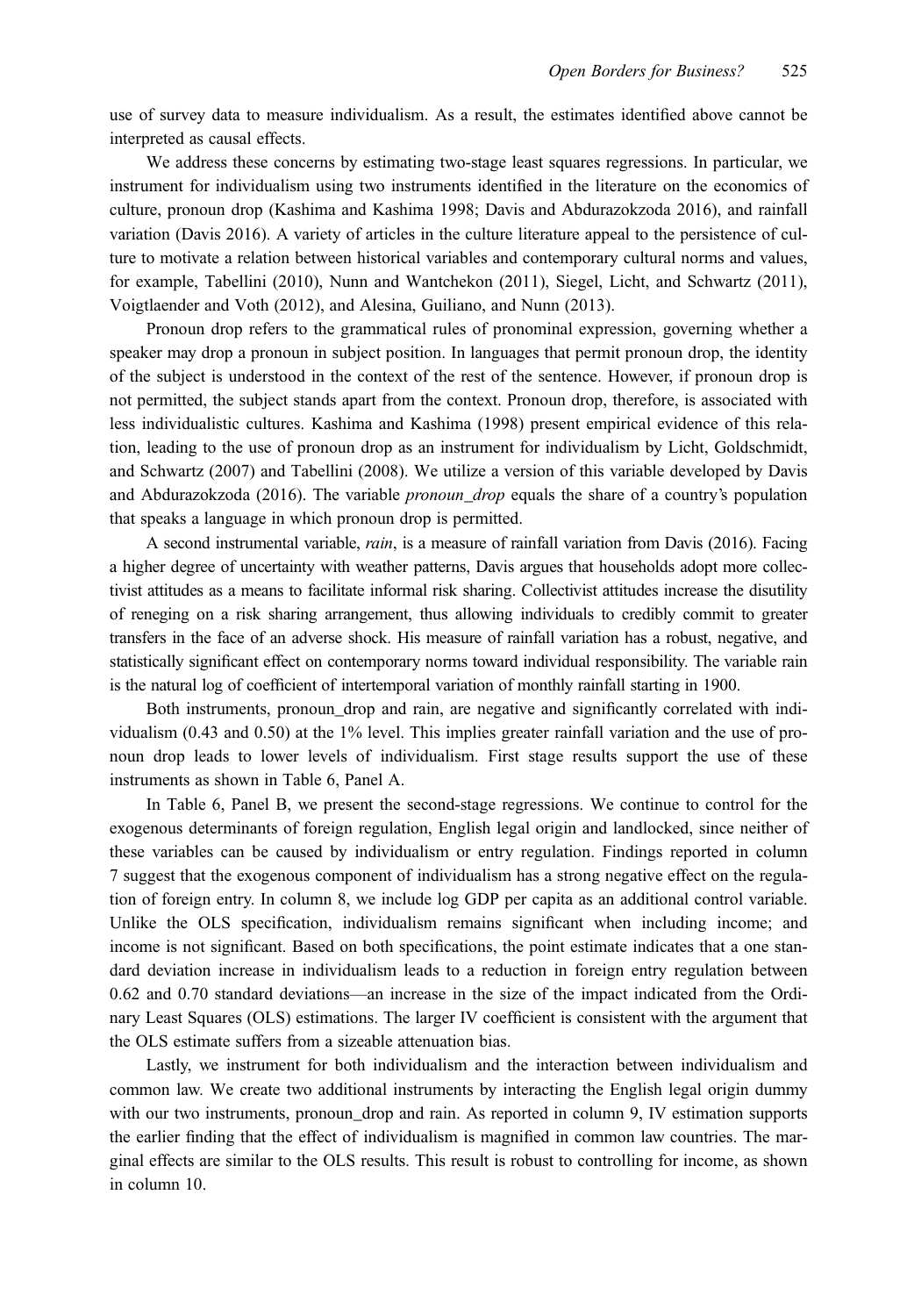|                          | Panel A: First Stage Results |                                                                                                                                                                                                                                                                                                                                               |                                                   |                                                                        |                              |                                                                                                           |                                                  | Panel B: Second Stage Results                                                    |                                                                 |                                                                                                  |
|--------------------------|------------------------------|-----------------------------------------------------------------------------------------------------------------------------------------------------------------------------------------------------------------------------------------------------------------------------------------------------------------------------------------------|---------------------------------------------------|------------------------------------------------------------------------|------------------------------|-----------------------------------------------------------------------------------------------------------|--------------------------------------------------|----------------------------------------------------------------------------------|-----------------------------------------------------------------|--------------------------------------------------------------------------------------------------|
|                          | Ř                            | $\widehat{\odot}$ .ਕੁੱ                                                                                                                                                                                                                                                                                                                        | $\odot$ ਤੁੱ                                       | english*idv<br>$\bigoplus$                                             | idv<br>ତି                    | english*idv<br>$\circledcirc$                                                                             | foreign_reg<br>$\odot$                           | foreign_reg<br>$\circledast$                                                     | foreign_reg<br>$\circledcirc$                                   | foreign_reg<br>$\overline{10}$                                                                   |
| ήĐ.                      |                              |                                                                                                                                                                                                                                                                                                                                               |                                                   |                                                                        |                              |                                                                                                           | $-0.034**$                                       |                                                                                  |                                                                 |                                                                                                  |
|                          |                              |                                                                                                                                                                                                                                                                                                                                               |                                                   |                                                                        |                              |                                                                                                           | $(-3.166)$                                       | $-0.038***$<br>$(-2.252)$                                                        | $-0.015$<br>$(-1.153)$<br>$-0.039**$                            | $-0.015$<br>$(-0.814)$<br>$-0.814$                                                               |
| english*idv              |                              |                                                                                                                                                                                                                                                                                                                                               |                                                   |                                                                        |                              |                                                                                                           |                                                  |                                                                                  |                                                                 |                                                                                                  |
|                          |                              |                                                                                                                                                                                                                                                                                                                                               |                                                   |                                                                        |                              |                                                                                                           |                                                  |                                                                                  |                                                                 |                                                                                                  |
| english                  | $-5.244$                     | $-6.863$                                                                                                                                                                                                                                                                                                                                      | 7.880                                             | 54.491 ***                                                             | 3.002                        | $2.772***$                                                                                                |                                                  |                                                                                  |                                                                 |                                                                                                  |
|                          | $(-0.794)$                   | $(-1.147)$<br>22.095**                                                                                                                                                                                                                                                                                                                        | $(0.447)$<br>8.649                                |                                                                        | $(0.226)$<br>$22.563**$      |                                                                                                           |                                                  |                                                                                  |                                                                 |                                                                                                  |
| landlocked               | 7.892                        |                                                                                                                                                                                                                                                                                                                                               |                                                   |                                                                        |                              |                                                                                                           |                                                  |                                                                                  |                                                                 |                                                                                                  |
|                          | (0.745)                      | $(3.054)$<br>15.716***                                                                                                                                                                                                                                                                                                                        | (0.768)                                           | $\begin{array}{c} (7.152) \\ 0.818 \\ 0.152) \end{array}$              | (2.886)                      | $(5.217)$<br>$5.504$<br>$(1.475)$<br>$5.387*$                                                             | $-0.568$<br>$(-1.634)$<br>$-1.043$<br>$(-1.403)$ | $\begin{array}{c} -0.610 \\ (-1.610) \\ -0.863 \\ (-1.026) \\ 0.171 \end{array}$ | $(-2.168)$<br>$0.981$<br>$(1.195)$<br>$(-1.093**$<br>$(-2.042)$ | $\begin{array}{c} (-2.166) \\ 0.971 \\ 0.149) \\ (-1.690) \\ -1.081^{*} \\ (-1.690) \end{array}$ |
| gdp per capita           |                              |                                                                                                                                                                                                                                                                                                                                               |                                                   |                                                                        | 5.566***                     |                                                                                                           |                                                  |                                                                                  |                                                                 |                                                                                                  |
|                          |                              |                                                                                                                                                                                                                                                                                                                                               |                                                   |                                                                        | (4.392)                      |                                                                                                           |                                                  | (0.474)                                                                          |                                                                 | (0.050)                                                                                          |
| pronoun_drop             | $-19.622*$                   | $(4.573)$<br>-13.381*                                                                                                                                                                                                                                                                                                                         | $-14.483$                                         |                                                                        | $-9.686$                     |                                                                                                           |                                                  |                                                                                  |                                                                 |                                                                                                  |
|                          | $(-1.989)$                   | $(-1.724)$<br>-14.032**                                                                                                                                                                                                                                                                                                                       | $(-1.009)$                                        | $\begin{array}{c} 0.007 \\ (0.001) \\ -0.315 \end{array}$              | $(-0.882)$<br>-15.947**      |                                                                                                           |                                                  |                                                                                  |                                                                 |                                                                                                  |
| rain                     | $-22.994***$                 |                                                                                                                                                                                                                                                                                                                                               | $-25.271***$                                      |                                                                        |                              |                                                                                                           |                                                  |                                                                                  |                                                                 |                                                                                                  |
|                          | $(-3.756)$                   | $(-2.198)$                                                                                                                                                                                                                                                                                                                                    | $\begin{array}{c} (-3.757) \\ 14.648 \end{array}$ | $(-0.071)$<br>-12.045                                                  | $(-2.652)$<br>11.523         | $\begin{array}{c} (1.885)\\ 1.801\\ 0.798)\\ 2.954\\ 1.163)\\ (-1.163)\\ (-1.176)\\ (-1.176) \end{array}$ |                                                  |                                                                                  |                                                                 |                                                                                                  |
| english*rain             |                              |                                                                                                                                                                                                                                                                                                                                               |                                                   |                                                                        |                              |                                                                                                           |                                                  |                                                                                  |                                                                 |                                                                                                  |
|                          |                              |                                                                                                                                                                                                                                                                                                                                               | (1.137)                                           | $(-1.165)$                                                             | (0.604)                      |                                                                                                           |                                                  |                                                                                  |                                                                 |                                                                                                  |
| english*                 |                              |                                                                                                                                                                                                                                                                                                                                               | $-12.178$                                         | 34.624****                                                             | $-8.895$                     | $33.621**$                                                                                                |                                                  |                                                                                  |                                                                 |                                                                                                  |
| pronoun_drop             |                              |                                                                                                                                                                                                                                                                                                                                               |                                                   |                                                                        |                              |                                                                                                           |                                                  |                                                                                  |                                                                 |                                                                                                  |
|                          |                              |                                                                                                                                                                                                                                                                                                                                               |                                                   |                                                                        |                              |                                                                                                           |                                                  |                                                                                  |                                                                 |                                                                                                  |
| Constant                 | 52.315***                    | $-101.670***$                                                                                                                                                                                                                                                                                                                                 | $(-0.677)$<br>47.400**                            | $(-4.557)$<br>$-0.168$<br>$(-0.033)$<br>$55$<br>$57$<br>$0.77$<br>4.21 | $\frac{(-0.695)}{103.828**}$ | $(-3.339)$<br>-52.479*                                                                                    | $1.632***$                                       |                                                                                  |                                                                 | 0.699                                                                                            |
|                          | (4.999)                      | $(-2.773)$                                                                                                                                                                                                                                                                                                                                    | $(3.369)$<br>55                                   |                                                                        | $\frac{-2.771}{54}$<br>0.54  | $\frac{(-1.856)}{54}$                                                                                     | $(3.143)$<br>55                                  | $0.164$<br>$(0.057)$<br>$54$                                                     | $\frac{0.850}{(1.419)}$                                         | $(0.266)$<br>$54$<br>$0.31$                                                                      |
| Obs                      | 55                           | 54                                                                                                                                                                                                                                                                                                                                            |                                                   |                                                                        |                              |                                                                                                           |                                                  |                                                                                  |                                                                 |                                                                                                  |
| Adj. $\mathbb{R}^2$      | 0.30                         | 0.55                                                                                                                                                                                                                                                                                                                                          | $0.28$<br>8.17                                    |                                                                        |                              |                                                                                                           | 0.14                                             | 0.09                                                                             | 0.32                                                            |                                                                                                  |
| $_{\rm F-stat}$          | 15.32                        | 13.46                                                                                                                                                                                                                                                                                                                                         |                                                   |                                                                        | 11.92                        | 16.92                                                                                                     |                                                  |                                                                                  |                                                                 |                                                                                                  |
| Hansen J <i>p</i> -value |                              |                                                                                                                                                                                                                                                                                                                                               |                                                   |                                                                        |                              |                                                                                                           | 0.88                                             | 0.89                                                                             | 0.61                                                            | 0.60                                                                                             |
|                          |                              | Notes: Dependent variable is as listed in columns. See Appendix A and the body of the article for variable description and sources. Columns 7-8 are IV regressions with<br>instruments pronoun_drop and rain. Columns 9-10 are IV regressions with standard instruments pronoun_drop, rain, and interactions between english*pronoun_drop and |                                                   |                                                                        |                              |                                                                                                           |                                                  |                                                                                  |                                                                 |                                                                                                  |

**Table 6.** Determinants and Regulation of Foreign Entry. IV Regressions Table 6. Determinants and Regulation of Foreign Entry, IV Regressions pronound\_rain. Robust t-statistics in parentheses.

 $* p < 0.1$ .

 $p < 0.05$ . \*\*\*

 $p < 0.01$ .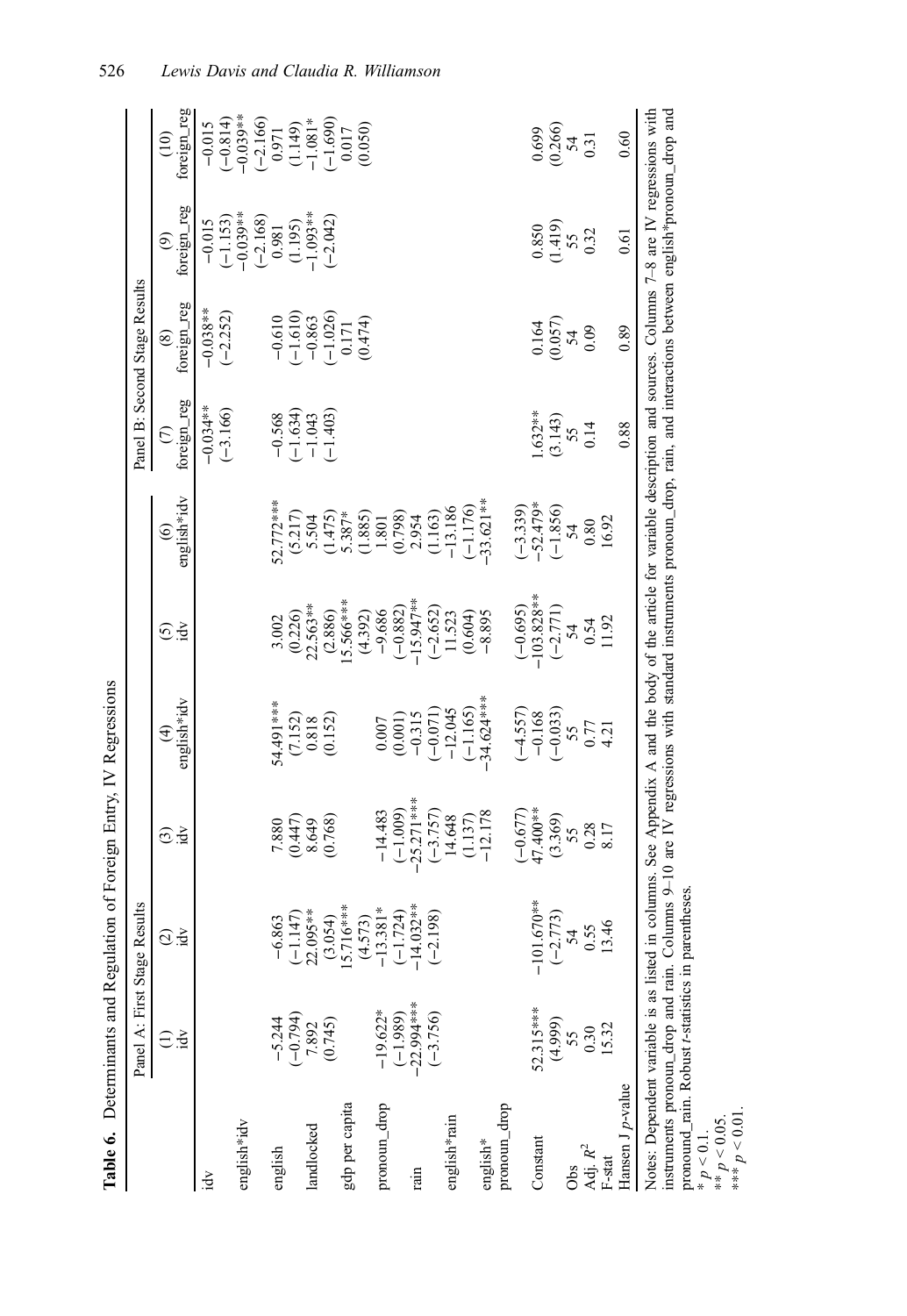The final row in Table 6, Panel B reports the Hansen-J  $p$ -values. These results suggest that we cannot reject the exclusion restriction on the maintained hypothesis that at least a subset of the instruments is valid. In addition, our estimates do not appear to suffer from bias due to weak instruments.

Overall, the results suggest that individualism significantly reduces regulation for a foreign firm to start a business. Legal tradition alters the manner in which individualism determines foreign entry regulation. Specifically, we find that common law systems are sensitive to cultural preferences over the intensity of regulation while civil legal systems are not. Geographic openness plays a role in reducing regulation of foreign entry.

# 3. FDI and the Regulation of Foreign Entry

# Data

To highlight the economic consequences from regulating the entry of foreign firms, we examine the association between FDI inflows and the rules adopted to regulate the entry of foreign firms. Foreign direct investment is measured as inflows as a percent of GDP, averaged from 2012 to 2015, in log form (World Bank 2017). FDI inflows range from −1.86 (Japan) to 3.97 (Cyprus) with a mean of 1.01 and standard deviation of 1.03.

In Figure 3 we plot the unconditional correlation between FDI inflows and foreign entry regulation. As shown, there is a strong negative relation between FDI and foreign entry regulation. As countries require more procedures and additional time to establish a foreign-owned subsidiary, FDI significantly declines.

To provide robustness to this correlation, we present OLS regressions for 66 countries with available data. In addition to the regulation of foreign entry, our baseline specification includes



Figure 3. Foreign Direct Investment and Regulation of Foreign Entry.

Notes: Unconditional correlation between foreign direct investment (Inflows, Averaged from 2012 to 2015, in Log Form, World Bank 2017) and foreign\_reg (Overall Index of Foreign Entry Regulations Combining Days and Procedures, Measured in 2012, World Bank 2012b). Based on OLS regression with robust standard errors. Labels are world bank country codes.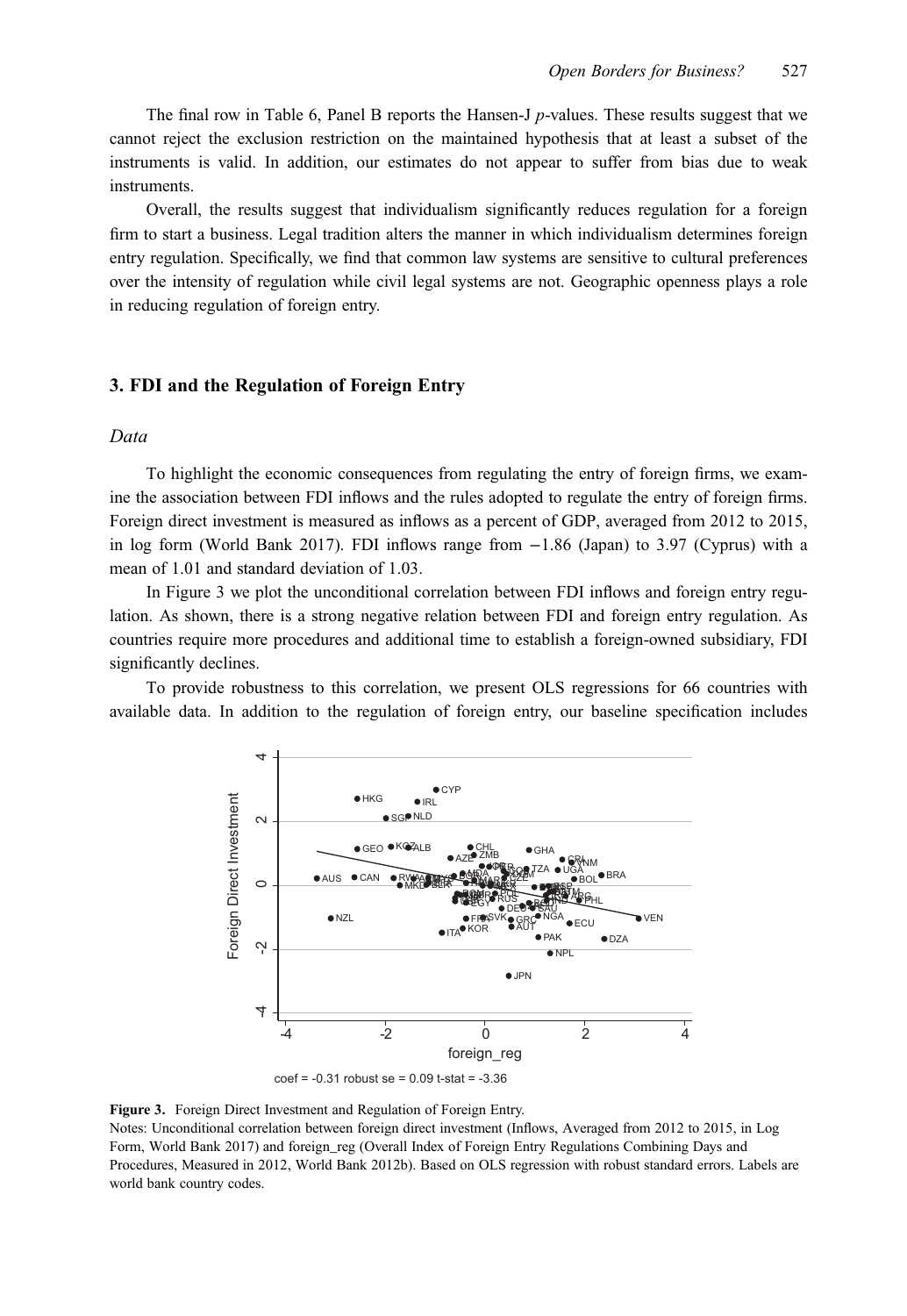English legal origin, an important determinant of a country's legal environment. We also include landlocked and distance from the equator, which are approximate exogenous measures of institutional quality.<sup>8</sup> Trade volume as share of GDP is also included as countries more open to trade are also more likely to attract FDI. Additional controls, including economic factors, culture measures, and institutional variables, are drawn from the literature on FDI (Alfaro et al. 2003; Hermes and Lensink 2003; Blonigen and Piger 2014).

#### Consequences of Foreign Entry Regulation for FDI

Table 7 presents our findings. As seen in column 1, our baseline specification, there is a strong, negative, and statistically significant relation between regulation of foreign entry and FDI. Among the controls, distance from the equator and trade is significant. Overall, this regression explains roughly 28% of the observed variation in FDI.

One concern with our initial specification is that the regulation of foreign entry is highly correlated with the regulation of domestic entry. Failure to control for the regulation of domestic entry may bias our results. It is unclear how, if at all, domestic entry will affect FDI. It is plausible that foreign and domestic entry affects FDI in a similar fashion. We address this issue by including a measure of the regulation of domestic entry.

To isolate the independent effect of domestic entry regulation, column 2 drops foreign entry regulation but includes entry regulation of domestic firms. Domestic entry regulation is negative but insignificant. Next, we include both foreign and domestic entry regulation simultaneously. As seen in column 3, the inclusion of domestic entry regulation strengthens our results: the coefficient on the regulation of foreign entry nearly triples in size and is now significant at the 1% level. The relation between regulation of foreign entry and FDI is also economically significant: a one standard deviation increase in the index of foreign entry regulation, the difference between Canada and Guatemala, is associated with a 90% decline in inward FDI, almost a one standard deviation decrease.

The regulation of domestic entry is now significant, but unlike the regulation of foreign entry and domestic entry's coefficient in column 2, it is *positively* related to FDI. The regulation of domestic entry appears to increase a country's attractiveness as a location for foreign firms, perhaps because this regulation tends to limit potential competition from domestic firms. This finding highlights our argument that foreign entry regulation does not simply proxy for domestic entry regulation. It is also consistent with the idea that FDI responds to differential regulation of foreign and domestic firms. Our finding also suggests that the negative association between the regulation of domestic entry and FDI in Busse and Groizard (2008) may be spurious, reflecting the correlation between the regulation of domestic and foreign entry.

Columns 3–9 include additional control variables, such as culture, institutional quality, and economic factors. First, we include our other exogenous measure of institutional quality, wheat–sugar ratio. Both entry regulations retain their respective sign and significance, and wheat–sugar is negative and significant. This suggests that as institutional quality worsens FDI is decreased, as expected.

In column 4, we include French legal origin as civil law countries have a propensity to regulate more intensely. This provides a general proxy for domestic regulation. French legal origin is positive and significant, suggesting that countries adopting a French legal heritage receive less FDI.

<sup>&</sup>lt;sup>8</sup> Prior studies negatively link poor formal institutional quality to the amount of foreign multinational activity (Globerman and Shapiro 2003; Flores and Aguilera 2007; Slangen and Beugelsdijk 2012).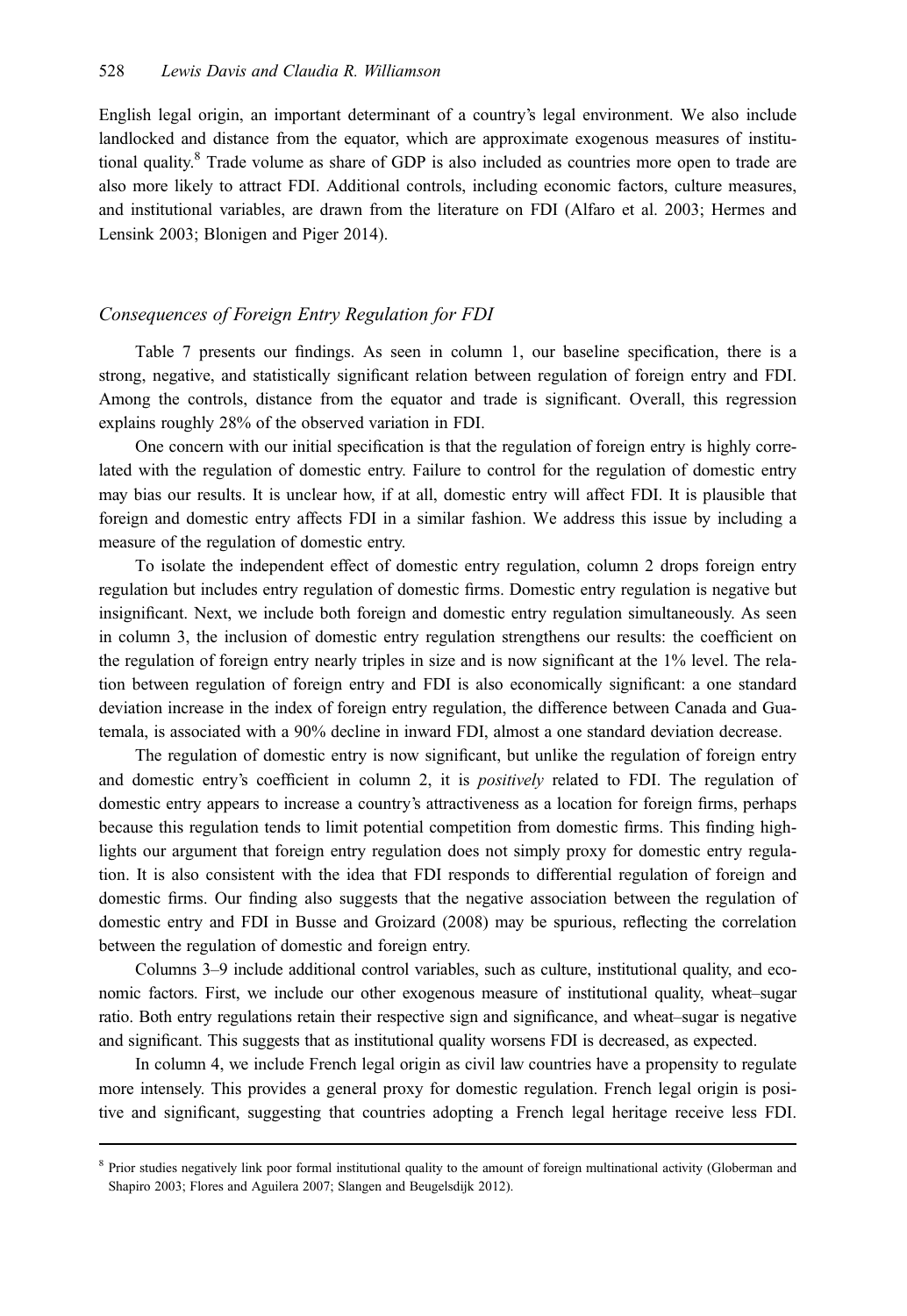|                                     | Table 7. Foreign Direct Investment and Regulation of Foreign Entry |                                                                                                                          |                                                                                                                                                                   |                                                                                                                                                                                                       |                                                                                                                                                      |                                                                                                                                                                                     |                                                                                                                                                                                                                           |                                                                                                                                                                                                                            |                                                                                                                                                                                |                                                                                                                                                                                                                                                                                                                                                                                                                                                                 |
|-------------------------------------|--------------------------------------------------------------------|--------------------------------------------------------------------------------------------------------------------------|-------------------------------------------------------------------------------------------------------------------------------------------------------------------|-------------------------------------------------------------------------------------------------------------------------------------------------------------------------------------------------------|------------------------------------------------------------------------------------------------------------------------------------------------------|-------------------------------------------------------------------------------------------------------------------------------------------------------------------------------------|---------------------------------------------------------------------------------------------------------------------------------------------------------------------------------------------------------------------------|----------------------------------------------------------------------------------------------------------------------------------------------------------------------------------------------------------------------------|--------------------------------------------------------------------------------------------------------------------------------------------------------------------------------|-----------------------------------------------------------------------------------------------------------------------------------------------------------------------------------------------------------------------------------------------------------------------------------------------------------------------------------------------------------------------------------------------------------------------------------------------------------------|
| Dep. Var: Foreign Direct Investment |                                                                    |                                                                                                                          |                                                                                                                                                                   |                                                                                                                                                                                                       |                                                                                                                                                      |                                                                                                                                                                                     |                                                                                                                                                                                                                           |                                                                                                                                                                                                                            |                                                                                                                                                                                |                                                                                                                                                                                                                                                                                                                                                                                                                                                                 |
|                                     | $\widehat{=}$                                                      | $\widehat{c}$                                                                                                            | $\odot$                                                                                                                                                           | $\bigoplus$                                                                                                                                                                                           | $\odot$                                                                                                                                              | $\circledcirc$                                                                                                                                                                      | $\odot$                                                                                                                                                                                                                   | $\circledast$                                                                                                                                                                                                              | $\odot$                                                                                                                                                                        | $\widehat{c}$                                                                                                                                                                                                                                                                                                                                                                                                                                                   |
| foreign_reg                         | $-0.243**$                                                         |                                                                                                                          | $-0.678***$<br>$(-3.956)$<br>$(-3.956)$<br>$0.456**$<br>$(3.073)$<br>$(1.26)$<br>$(-0.404)$<br>$(-0.203)$<br>$(-1.518)$<br>$(-1.518)$<br>$(-1.518)$<br>$(-1.518)$ | $-0.464**$                                                                                                                                                                                            | $0.632***$                                                                                                                                           | $\begin{array}{l} -0.664**\\ -3.640)\\ -3.640)\\ 0.452**\\ 0.2751)\\ -0.023\\ -0.0860\\ -0.039\\ -0.039\\ -0.037**\\ -1.862)\\ -1.862\\ 0.007***\\ -1.862\\ 0.007***\\ \end{array}$ | $0.685***$                                                                                                                                                                                                                |                                                                                                                                                                                                                            | $-0.611**$                                                                                                                                                                     |                                                                                                                                                                                                                                                                                                                                                                                                                                                                 |
|                                     | $(-2.859)$                                                         |                                                                                                                          |                                                                                                                                                                   | $(-2.960)$<br>$0.285**$<br>$0.285**$<br>$0.012$<br>$0.0055$<br>$0.0115$<br>$0.0055$<br>$0.0115$<br>$0.002$<br>$0.002$<br>$0.002$<br>$0.002$<br>$0.002$<br>$0.002$<br>$0.003*$<br>$0.003*$<br>$0.003*$ | $\begin{array}{l}(-3.886)\\0.450**\\0.803**\\0.803*\\(-1.60)\\0.803*\\(-1.42)\\(-0.679)\\(-0.033)\\(-0.003)\\(-0.428)\\(-0.428)\\(4.156)\end{array}$ |                                                                                                                                                                                     | $\begin{array}{l} (-3.944) \\ 0.474** \\ (2.988) \\ (2.988) \\ (0.108) \\ (0.197) \\ (-1.781) \\ (-1.781) \\ (-1.781) \\ (0.008*** \\ (-1.781) \\ (-1.781) \\ (-1.781) \\ (-1.781) \\ (-1.781) \\ (3.642) \\ \end{array}$ | $\begin{array}{l} -0.669^{***} \\ (-3.886) \\ 0.451^{***} \\ (2.982) \\ (1.999) \\ (0.199) \\ (0.354) \\ (-1.290) \\ (-0.764^{**}) \\ (0.008) \\ (-0.764^{**}) \\ (0.000) \\ (0.000) \\ (0.373) \\ (3.873) \\ \end{array}$ | $\begin{array}{l} (-3.412) \\ 0.355** \\ (2.198) \\ (0.129) \\ (0.462) \\ (0.462) \\ (-1.740) \\ (-0.0657) \\ (-0.657) \\ 0.000 \\ (-0.657) \\ (4.013) \\ (4.013) \end{array}$ | $\begin{array}{l} \mathcal{A} & \mathcal{A} & \mathcal{B} & \mathcal{B} & \mathcal{B} & \mathcal{B} & \mathcal{B} & \mathcal{B} & \mathcal{B} & \mathcal{B} & \mathcal{B} & \mathcal{B} & \mathcal{B} & \mathcal{B} & \mathcal{B} & \mathcal{B} & \mathcal{B} & \mathcal{B} & \mathcal{B} & \mathcal{B} & \mathcal{B} & \mathcal{B} & \mathcal{B} & \mathcal{B} & \mathcal{B} & \mathcal{B} & \mathcal{B} & \mathcal{B} & \mathcal{B} & \mathcal{B} & \mathcal$ |
| domestic_reg                        |                                                                    | $-0.069$                                                                                                                 |                                                                                                                                                                   |                                                                                                                                                                                                       |                                                                                                                                                      |                                                                                                                                                                                     |                                                                                                                                                                                                                           |                                                                                                                                                                                                                            |                                                                                                                                                                                |                                                                                                                                                                                                                                                                                                                                                                                                                                                                 |
|                                     |                                                                    | $(-8.84)$                                                                                                                |                                                                                                                                                                   |                                                                                                                                                                                                       |                                                                                                                                                      |                                                                                                                                                                                     |                                                                                                                                                                                                                           |                                                                                                                                                                                                                            |                                                                                                                                                                                |                                                                                                                                                                                                                                                                                                                                                                                                                                                                 |
| english                             | $-0.024$                                                           |                                                                                                                          |                                                                                                                                                                   |                                                                                                                                                                                                       |                                                                                                                                                      |                                                                                                                                                                                     |                                                                                                                                                                                                                           |                                                                                                                                                                                                                            |                                                                                                                                                                                |                                                                                                                                                                                                                                                                                                                                                                                                                                                                 |
|                                     |                                                                    |                                                                                                                          |                                                                                                                                                                   |                                                                                                                                                                                                       |                                                                                                                                                      |                                                                                                                                                                                     |                                                                                                                                                                                                                           |                                                                                                                                                                                                                            |                                                                                                                                                                                |                                                                                                                                                                                                                                                                                                                                                                                                                                                                 |
| landlocked                          | $(-0.090)$<br>-0.116                                               |                                                                                                                          |                                                                                                                                                                   |                                                                                                                                                                                                       |                                                                                                                                                      |                                                                                                                                                                                     |                                                                                                                                                                                                                           |                                                                                                                                                                                                                            |                                                                                                                                                                                |                                                                                                                                                                                                                                                                                                                                                                                                                                                                 |
|                                     | $(-0.454)$<br>$-0.014**$<br>$(-2.100)$<br>$(-2.008**$              | $\begin{array}{c} 0.057 \\ 0.195) \\ -0.029 \\ -0.110) \\ -0.110) \\ -0.010 \\ -0.010 \\ -1.268) \\ 0.09*** \end{array}$ |                                                                                                                                                                   |                                                                                                                                                                                                       |                                                                                                                                                      |                                                                                                                                                                                     |                                                                                                                                                                                                                           |                                                                                                                                                                                                                            |                                                                                                                                                                                |                                                                                                                                                                                                                                                                                                                                                                                                                                                                 |
| disteq                              |                                                                    |                                                                                                                          |                                                                                                                                                                   |                                                                                                                                                                                                       |                                                                                                                                                      |                                                                                                                                                                                     |                                                                                                                                                                                                                           |                                                                                                                                                                                                                            |                                                                                                                                                                                |                                                                                                                                                                                                                                                                                                                                                                                                                                                                 |
|                                     |                                                                    |                                                                                                                          |                                                                                                                                                                   |                                                                                                                                                                                                       |                                                                                                                                                      |                                                                                                                                                                                     |                                                                                                                                                                                                                           |                                                                                                                                                                                                                            |                                                                                                                                                                                |                                                                                                                                                                                                                                                                                                                                                                                                                                                                 |
| trade                               |                                                                    |                                                                                                                          |                                                                                                                                                                   |                                                                                                                                                                                                       |                                                                                                                                                      |                                                                                                                                                                                     |                                                                                                                                                                                                                           |                                                                                                                                                                                                                            |                                                                                                                                                                                |                                                                                                                                                                                                                                                                                                                                                                                                                                                                 |
|                                     | (2.969)                                                            | (3.391)                                                                                                                  |                                                                                                                                                                   |                                                                                                                                                                                                       |                                                                                                                                                      |                                                                                                                                                                                     |                                                                                                                                                                                                                           |                                                                                                                                                                                                                            |                                                                                                                                                                                |                                                                                                                                                                                                                                                                                                                                                                                                                                                                 |
| wheat_sugar                         |                                                                    |                                                                                                                          |                                                                                                                                                                   |                                                                                                                                                                                                       |                                                                                                                                                      |                                                                                                                                                                                     |                                                                                                                                                                                                                           |                                                                                                                                                                                                                            |                                                                                                                                                                                |                                                                                                                                                                                                                                                                                                                                                                                                                                                                 |
|                                     |                                                                    |                                                                                                                          |                                                                                                                                                                   |                                                                                                                                                                                                       |                                                                                                                                                      |                                                                                                                                                                                     |                                                                                                                                                                                                                           |                                                                                                                                                                                                                            |                                                                                                                                                                                |                                                                                                                                                                                                                                                                                                                                                                                                                                                                 |
| french                              |                                                                    |                                                                                                                          |                                                                                                                                                                   |                                                                                                                                                                                                       | $0.792**$<br>(2.489)                                                                                                                                 |                                                                                                                                                                                     |                                                                                                                                                                                                                           |                                                                                                                                                                                                                            |                                                                                                                                                                                |                                                                                                                                                                                                                                                                                                                                                                                                                                                                 |
|                                     |                                                                    |                                                                                                                          |                                                                                                                                                                   |                                                                                                                                                                                                       |                                                                                                                                                      |                                                                                                                                                                                     |                                                                                                                                                                                                                           |                                                                                                                                                                                                                            |                                                                                                                                                                                |                                                                                                                                                                                                                                                                                                                                                                                                                                                                 |
| Á                                   |                                                                    |                                                                                                                          |                                                                                                                                                                   |                                                                                                                                                                                                       |                                                                                                                                                      |                                                                                                                                                                                     |                                                                                                                                                                                                                           |                                                                                                                                                                                                                            |                                                                                                                                                                                |                                                                                                                                                                                                                                                                                                                                                                                                                                                                 |
|                                     |                                                                    |                                                                                                                          |                                                                                                                                                                   |                                                                                                                                                                                                       |                                                                                                                                                      | $-0.001$<br>$(-0.116)$                                                                                                                                                              |                                                                                                                                                                                                                           |                                                                                                                                                                                                                            |                                                                                                                                                                                |                                                                                                                                                                                                                                                                                                                                                                                                                                                                 |
| voice                               |                                                                    |                                                                                                                          |                                                                                                                                                                   |                                                                                                                                                                                                       |                                                                                                                                                      |                                                                                                                                                                                     | $\begin{array}{c} 0.067 \\ 0.478 \end{array}$                                                                                                                                                                             |                                                                                                                                                                                                                            |                                                                                                                                                                                |                                                                                                                                                                                                                                                                                                                                                                                                                                                                 |
|                                     |                                                                    |                                                                                                                          |                                                                                                                                                                   |                                                                                                                                                                                                       |                                                                                                                                                      |                                                                                                                                                                                     |                                                                                                                                                                                                                           |                                                                                                                                                                                                                            |                                                                                                                                                                                |                                                                                                                                                                                                                                                                                                                                                                                                                                                                 |
|                                     |                                                                    |                                                                                                                          |                                                                                                                                                                   |                                                                                                                                                                                                       |                                                                                                                                                      |                                                                                                                                                                                     |                                                                                                                                                                                                                           |                                                                                                                                                                                                                            |                                                                                                                                                                                | (Continues)                                                                                                                                                                                                                                                                                                                                                                                                                                                     |

| i<br>ţ<br>.<br>.       |
|------------------------|
| ּ<br>ו<br>.<br>م       |
| $-100$<br>ļ<br>ׇ֚<br>l |
| .<br>i                 |
| ļ                      |
| Į<br>l<br>ļ            |
|                        |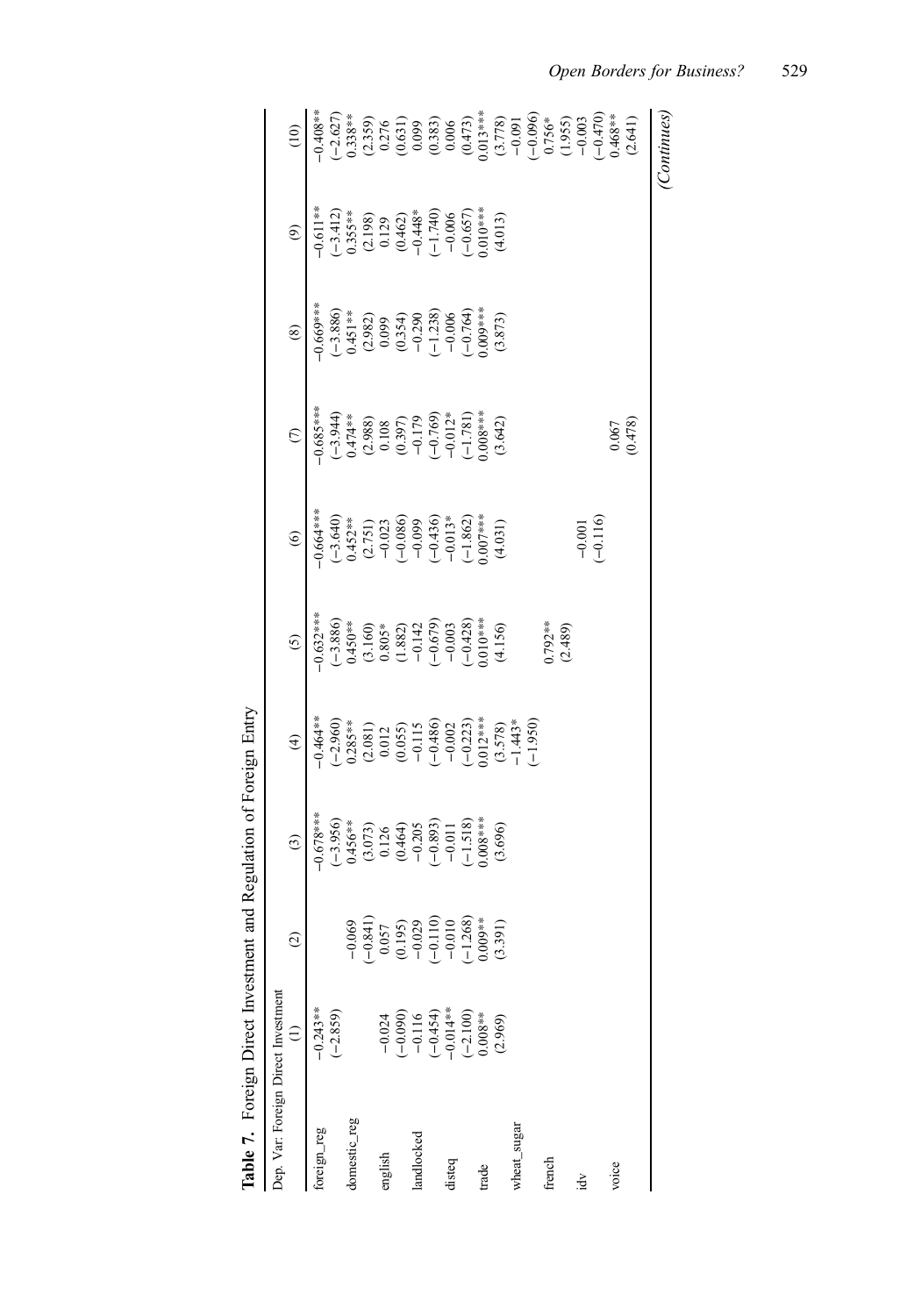| Table 7. Continued  |                                                                                                                                                                                                                                                                                                                                                                                                                                                                                             |               |         |                         |            |                 |                 |                 |                                         |                                                                                                                                             |
|---------------------|---------------------------------------------------------------------------------------------------------------------------------------------------------------------------------------------------------------------------------------------------------------------------------------------------------------------------------------------------------------------------------------------------------------------------------------------------------------------------------------------|---------------|---------|-------------------------|------------|-----------------|-----------------|-----------------|-----------------------------------------|---------------------------------------------------------------------------------------------------------------------------------------------|
|                     | Dep. Var: Foreign Direct Investment<br>Ξ                                                                                                                                                                                                                                                                                                                                                                                                                                                    | $\widehat{c}$ | $\odot$ | $\widehat{\mathcal{F}}$ | $\odot$    | $\circledcirc$  | $\epsilon$      | $\circledS$     | $\odot$                                 | $\overline{10}$                                                                                                                             |
| ethnicfrac          |                                                                                                                                                                                                                                                                                                                                                                                                                                                                                             |               |         |                         |            |                 |                 | 0.565           |                                         | $1.038**$                                                                                                                                   |
|                     |                                                                                                                                                                                                                                                                                                                                                                                                                                                                                             |               |         |                         |            |                 |                 | (0.967)         |                                         | $(2.034)$<br>$-0.022$                                                                                                                       |
| domestic_invest     |                                                                                                                                                                                                                                                                                                                                                                                                                                                                                             |               |         |                         |            |                 |                 |                 | $-0.009$                                |                                                                                                                                             |
|                     |                                                                                                                                                                                                                                                                                                                                                                                                                                                                                             |               |         |                         |            |                 |                 |                 | $(-0.529)$                              |                                                                                                                                             |
| gdp per capita      |                                                                                                                                                                                                                                                                                                                                                                                                                                                                                             |               |         |                         |            |                 |                 |                 | $-0.229$                                |                                                                                                                                             |
|                     |                                                                                                                                                                                                                                                                                                                                                                                                                                                                                             |               |         |                         |            |                 |                 |                 | $(-1.508)$<br>-0.028                    |                                                                                                                                             |
| growth              |                                                                                                                                                                                                                                                                                                                                                                                                                                                                                             |               |         |                         |            |                 |                 |                 |                                         |                                                                                                                                             |
|                     |                                                                                                                                                                                                                                                                                                                                                                                                                                                                                             |               |         |                         |            |                 |                 |                 |                                         |                                                                                                                                             |
| resources           |                                                                                                                                                                                                                                                                                                                                                                                                                                                                                             |               |         |                         |            |                 |                 |                 |                                         |                                                                                                                                             |
|                     |                                                                                                                                                                                                                                                                                                                                                                                                                                                                                             |               |         |                         |            |                 |                 |                 |                                         |                                                                                                                                             |
| Constant            | $0.777**$                                                                                                                                                                                                                                                                                                                                                                                                                                                                                   | 0.500         | 0.568   | 0.268                   | $-0.393$   | 1.791**         | 0.596           | 0.188           | $(-0.650)$<br>0.010<br>0.858)<br>2.695* |                                                                                                                                             |
|                     | (2.207)                                                                                                                                                                                                                                                                                                                                                                                                                                                                                     | (1.258)       | (1.523) | $(0.702)$<br>59         | $(-0.662)$ | $(2.311)$<br>61 | $(1.597)$<br>66 | $(0.347)$<br>66 | (1.926)                                 | $\begin{array}{r} (-1.209) \\ -0.076 \\ -0.461) \\ 0.110^{*} \\ 0.110^{*} \\ 0.026 \\ -0.296 \\ (-0.165) \\ -0.296 \\ (-0.165) \end{array}$ |
|                     | 66                                                                                                                                                                                                                                                                                                                                                                                                                                                                                          | 66            |         |                         | 66         |                 |                 |                 | 66                                      | 55                                                                                                                                          |
| Adj. R <sup>2</sup> | 0.28                                                                                                                                                                                                                                                                                                                                                                                                                                                                                        | 0.20          | 0.36    | 0.36                    | 0.42       | 0.33            | 0.35            | 0.36            | 0.34                                    | 0.42                                                                                                                                        |
|                     | in 2012; domestic_reg is an index of the first principal component of domestic entry procedures and days, as of 2012 (World Bank 2014). See Appendix A and the body of the article for variable<br>Notes: Dependent variable is foreign direct investment (inflows, averaged from 2012 to 2015, in log form, World Bank 2017); foreign_reg is the overall index of foreign entry regulations, measured<br>description and sources. OLS regressions with robust t-statistics in parentheses. |               |         |                         |            |                 |                 |                 |                                         |                                                                                                                                             |

\*  $p < 0.1$ . \*\*  $p < 0.05$ .

\*\*\*  $p < 0.01$ .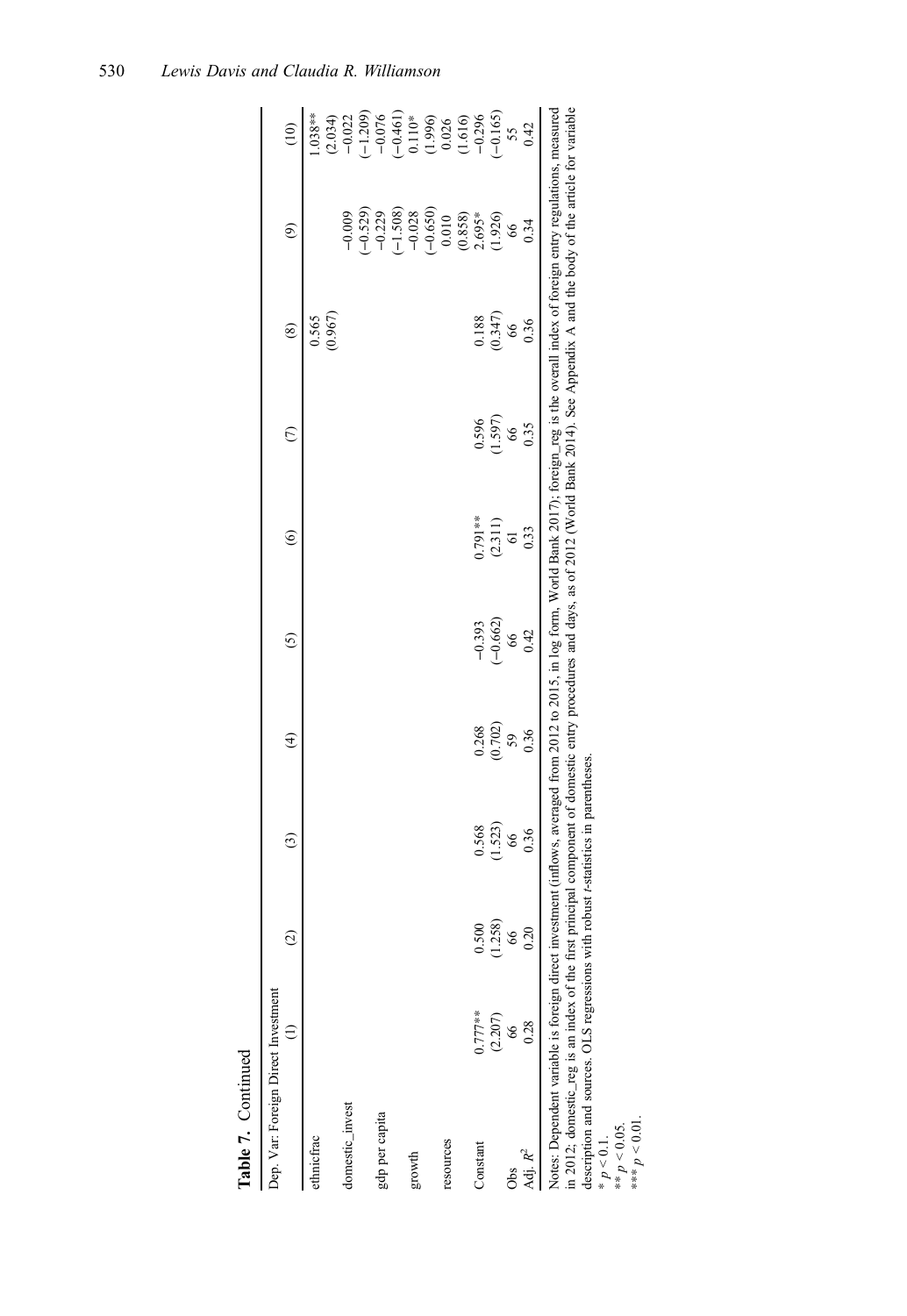Foreign entry regulation remains negative and significant, and domestic entry regulation is positive and significant.

It is conceivable that our correlation between FDI and regulation of foreign entry is spurious due to not controlling for the influence of culture. Based on the findings of section 2, it is possible that foreign entry regulation is simply proxying for cultural differences; thus, we include individualism directly into the FDI specification. As shown in column 5, both regulation of foreign and domestic entry remains significant. Individualism is negative but not significant. This indicates that culture indirectly influences FDI via its impact on regulation of entry.

Next, we control for possible influence from political institutions and ethnic composition. Column 6 includes voice, a measure of political institutions. Ethnic fractionalization is included in regression 7. Neither control variable is significant. Foreign entry and domestic entry regulation remain significant.

Lastly, we include economic factors that are likely to influence FDI. This includes domestic investment, measured as gross capital formation as a percentage of GDP, GDP per capita, the growth rate, and natural resource rents. All variables are measured in 2012 and collected from World Bank (2017). None of the additional economic control variables is significant.

For one final robustness check, we include all additional control variables in column 9. Both foreign and domestic entry regulation remains significant. We note that the coefficients on these variables are highly stable across the specifications.<sup>9</sup> In all specifications, trade volume is highly significant, as expected.

This empirical exercise illustrates that foreign entry regulation is significantly associated with FDI inflows. A country that regulates the entry of a foreign business more heavily will reduce the amount of FDI received. The regulation of domestic entry also appears to play a key role in the level of FDI a country receives, with greater FDI in countries that regulate domestic entry more intensively. These findings highlight the importance in understanding the differential effects of foreign versus domestic entry regulation.

# 4. Conclusion

This is the first article to examine empirically the causes and consequences of the regulation of foreign entry. Our investigation of the determinants of foreign entry regulation is guided by the literature on the regulation of entry, which emphasizes the roles of legal origin, democracy, and culture. In addition, we consider a role for geographic openness, arguing that countries with greater exogenous levels of openness will have a larger return from pairing domestic and foreign resources. Thus, countries that are more naturally open will tend to regulate foreign entry more lightly. We also consider the interdependent institutions hypothesis, introduced by Davis and Williamson (2016), which holds that certain legal institutions tend to magnify the role of cultural values in policy formation.

Our results indicate strong support for the geographic openness and cultural hypotheses. More open and individualistic countries regulate foreign entry less. We find initial support for the political hypothesis that democracies regulate entry more lightly, but this finding is fragile, and does not survive controlling for culture. In addition, we find support for a modified version of the legal origins theory of regulation. While common law countries do not, on average, regulate foreign entry more

<sup>&</sup>lt;sup>9</sup> Based on the findings from Siegel, Licht, and Schwartz (2013), we include a measure of culture, egalitarianism. Both domestic and foreign entry remains significant; egalitarianism is insignificant. We do not tabulate these findings due to the reduction in sample size to 34 observations. Results are available upon request.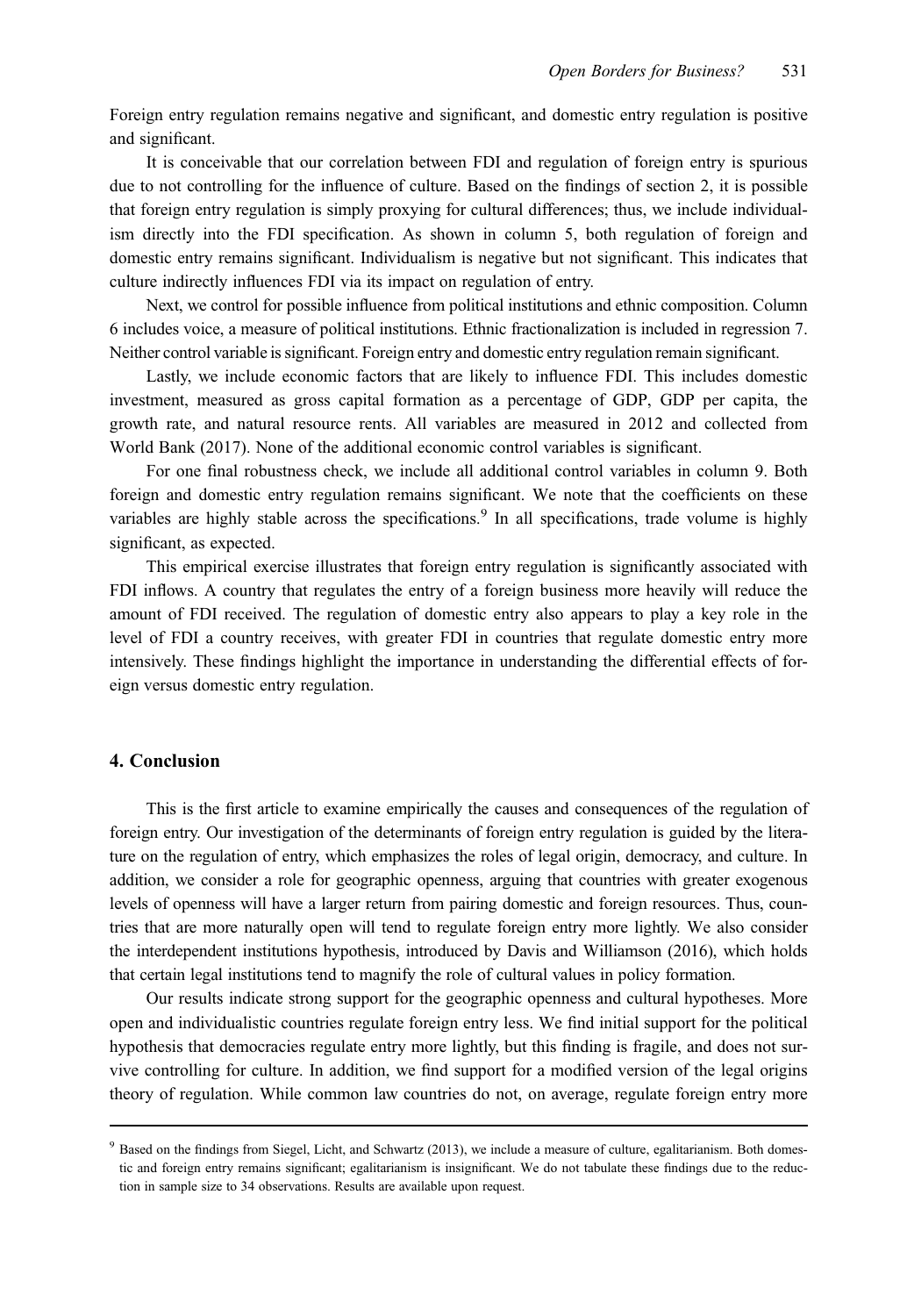lightly, they are more sensitive to cultural values, serving to magnify the role of individualism in the regulation of foreign entry. Both the role of culture and the interaction of culture and law are robust to the use of instruments to address issues related to the endogeneity of culture.

We also provide evidence that the regulation of foreign entry has a negative and economically significant association with FDI inflows. Controlling for the regulation of domestic entry, a onestandard deviation increase in the regulation of foreign entry is associated with a 90% decrease in inward FDI. Our results also establish the importance of analyzing the regulation of foreign entry separately from the regulation of domestic entry, as they have opposing effects on inward FDI.

Overall, our results imply that in order to capture the gains from FDI, policymakers should adopt fewer procedures and require less days for a foreign company to start a business. However, our results also suggest a limited role for policymakers. Natural openness is determined by exogenous geographic factors. To the degree that natural openness associates with actual trade volume, policymakers in more open countries may be more inclined to regulate both trade and foreign businesses less. Given the robustness of culture, our findings also imply that policymakers may be constrained in achieving quick solutions as culture tends to be slow-moving and difficult to change. In addition, our results cast doubt on potential gains from legal institutional transfer as formal rules may function differently in diverse cultures.

| Dep. Variable         | Description                                                                                                                                                                                                                                                                                                                                                                                | Source                                         |
|-----------------------|--------------------------------------------------------------------------------------------------------------------------------------------------------------------------------------------------------------------------------------------------------------------------------------------------------------------------------------------------------------------------------------------|------------------------------------------------|
|                       |                                                                                                                                                                                                                                                                                                                                                                                            |                                                |
| Foreign_days<br>(log) | Average number of days required to start a foreign<br>subsidiary as of 2012. Log form                                                                                                                                                                                                                                                                                                      | World Bank (2012b)                             |
| Foreign_proc          | Average number of procedures required to start a foreign                                                                                                                                                                                                                                                                                                                                   | World Bank (2012b)                             |
| (log)                 | subsidiary as of 2012. Log form                                                                                                                                                                                                                                                                                                                                                            |                                                |
| foreign_reg           | Foreign entry regulation index is the first principal component<br>of foreign entry procedures and days, as of 2012                                                                                                                                                                                                                                                                        | World Bank (2012b)                             |
| domestic_reg          | Domestic entry regulation index is the first principal<br>component of domestic entry procedures and days, as<br>of 2012                                                                                                                                                                                                                                                                   | World Bank (2014)                              |
| <b>FDI</b>            | Foreign direct investment inflows (% of GDP), in log<br>form. Averaged from 2012 to 2015                                                                                                                                                                                                                                                                                                   | World Bank (2017)                              |
| Culture Variable      |                                                                                                                                                                                                                                                                                                                                                                                            |                                                |
| idv                   | Update to Hofstede's individualism based on World<br>Values Surveys from 1981 to 2008 using individual<br>responses for respondents born after 1958. The four<br>questions from WVS: (i) private versus government<br>ownership of business, (ii) one of the main goals in<br>life is to make parents proud, (iii) justifiability of<br>abortion, and (iv) justifiability of homosexuality | Beugelsdijk, Maseland,<br>and van Hoorn (2015) |
| Democracy Measures    |                                                                                                                                                                                                                                                                                                                                                                                            |                                                |
| voice                 | Captures perceptions to which a country's citizens are<br>able to participate in selecting their government, as<br>well as freedom of expression, freedom of association,<br>and a free media. Averaged from 1998 to 2008                                                                                                                                                                  | World Bank (2012a)                             |
| polity2               | Polity2 captures the level of democracy versus autocracy<br>and ranges from $-10$ to 10 with 10 representing<br>strong democracy. Averaged from 1998 to 2008                                                                                                                                                                                                                               | Polity IV, Jaggers and<br>Marshall (2000)      |
| gastil                | Freedom House's ranking for political and civil liberties.<br>Scaled between 1 and 7, averaged from 1998 to 2008, and<br>reordered so that higher values indicate greater democracy                                                                                                                                                                                                        | Freedom House (2014)                           |
| democ                 | Dichotomous democracy ranking from Przeworski<br>et al. (2000). Updated in Cheibub, Gandhi, and<br>Vreeland (2010). Average from 1998 to 2008                                                                                                                                                                                                                                              | Cheibub, Gandhi, and<br>Vreeland (2010)        |

# Appendix A: Data Description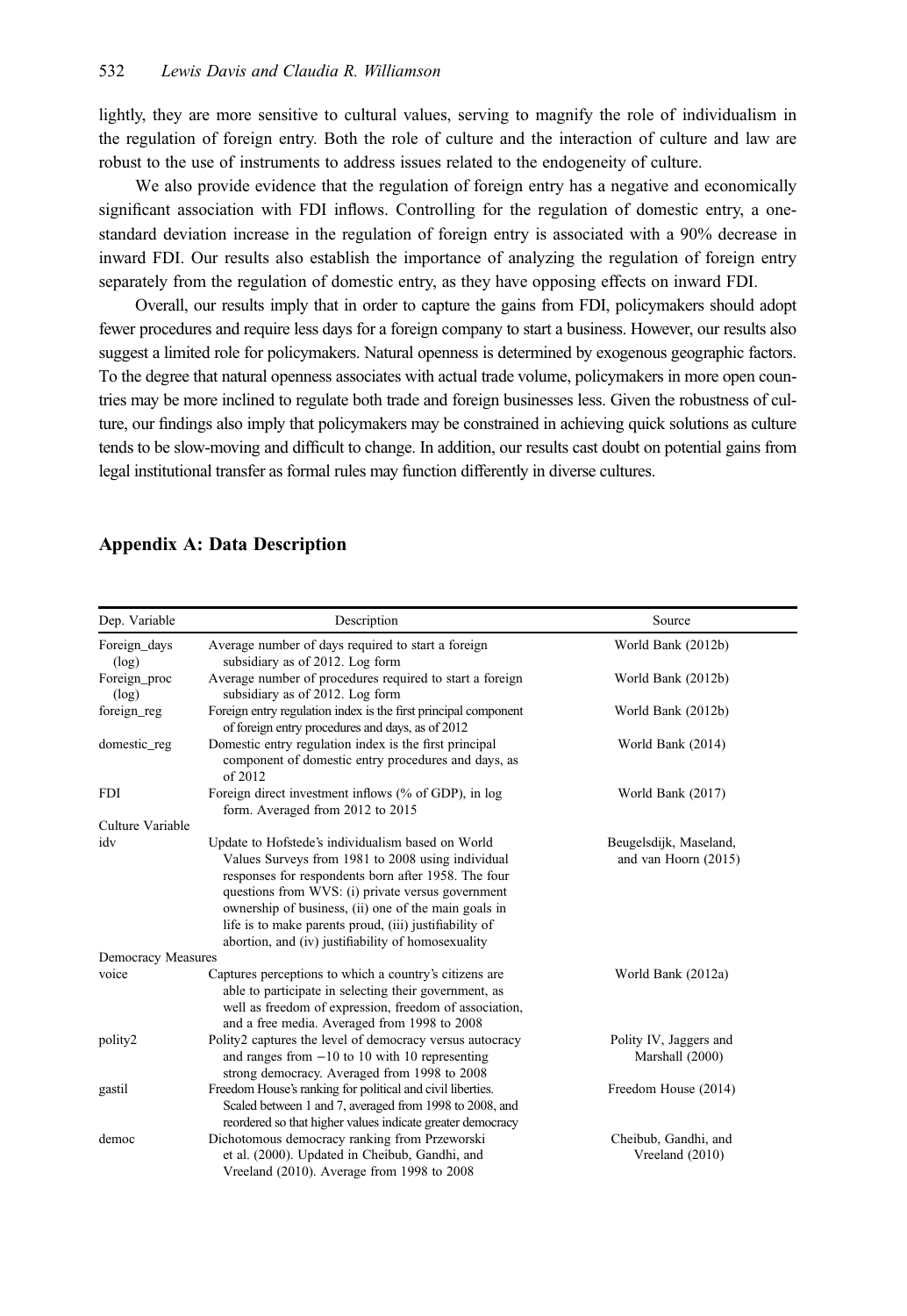| <b>Control Variables</b> |                                                                                                                                                                                                                      |                                                                                                          |
|--------------------------|----------------------------------------------------------------------------------------------------------------------------------------------------------------------------------------------------------------------|----------------------------------------------------------------------------------------------------------|
| english                  | Dummy variable coded 0 or 1:1 indicates a country has<br>English legal traditions                                                                                                                                    | LaPorta et al. (2008)                                                                                    |
| french                   | Dummy variable coded 0 or 1:1 indicates a country has<br>French legal traditions                                                                                                                                     | LaPorta et al. (2008)                                                                                    |
| landlocked               | Dummy variable coded 0 or 1:1 indicates a country is<br>landlocked                                                                                                                                                   | CIA World Factbook (2014)                                                                                |
| geo_open                 | Gravity based constructed measure of trade openness<br>based on geographic characteristics                                                                                                                           | Frankel and Romer (1999)                                                                                 |
| disteq                   | Measured as the absolute value of the latitude of the<br>country, scaled to values between 0 and 1 (0 is the<br>equator)                                                                                             | CIA World Factbook (2014)                                                                                |
| resources                | Total natural resources rents (% of GDP), 2012                                                                                                                                                                       | WDI (2015)                                                                                               |
| transition               | Dummy variable equals 1 if a country is a transition country                                                                                                                                                         | CIA World Factbook (2014)                                                                                |
| ethnicfrac               | Measures the probability that two randomly selected<br>individuals from a country's population will belong to<br>the same ethnic group. Ranges from 0 to 1                                                           | Alesina et al. (2003)                                                                                    |
| partitioned              | Share of a country's population belonging to an ethnic<br>group that is partitioned by the country's borders                                                                                                         | Alesina, Easterly, and<br>Matuszeski (2011)                                                              |
| wheat_sugar              | Natural log of land suitable for wheat cultivation divided<br>by land suitable for sugar cultivation                                                                                                                 | Easterly (2007)                                                                                          |
| right_wing               | Mean score from 1 to 10 to the question: In political<br>matters, people talk of "the left" and "the right." How<br>would you place your views on this scale, left (1) to<br>right (10). Average of first five waves | WVS, 1981-2008                                                                                           |
| state_ownership          | Mean score from $1-10$ to the question: Private<br>ownership of business should be increase (1) or<br>government ownership of business should be<br>increased (10). Average of the first five waves                  | WVS, 1981-2008                                                                                           |
| native_priority          | Percentage of "yes" respondents to the WVS question:<br>When jobs are scarce should priority be given to<br>nationals instead of immigrants?                                                                         | WVS, 1981-2008                                                                                           |
| trust                    | Percentage of respondents answering "yes" most people<br>can be trusted. Average of first five waves                                                                                                                 | WVS, 1981-2008                                                                                           |
| battle_deaths            | Total battle related deaths per capita, averaged from<br>1998 to 2008                                                                                                                                                | Melander, Pettersson, and Themnér (2016).<br>UCDP Battle-Related Deaths Dataset,<br>version $5.0 - 2016$ |
| gdp per capita           | Log of GDP per capita (PPP), in log form, 2012                                                                                                                                                                       | World Bank (2017)                                                                                        |
| domestic_invest          | Gross capital formation as a percentage of GDP, 2012                                                                                                                                                                 | World Bank (2017)                                                                                        |
| trade                    | Total trade equal to imports plus exports as a share of<br>GDP, 2012                                                                                                                                                 | World Bank (2017)                                                                                        |
| Instruments              |                                                                                                                                                                                                                      |                                                                                                          |
| pronoun_drop             | Equals the share of a country's population that speaks a<br>language in which pronoun drop is permitted. Update<br>to Kashima and Kashima (1998)                                                                     | Davis and Abdurazokzoda (2016)                                                                           |
| rain                     | The natural log of the coefficient of variation of monthly<br>precipitation, 1900-2009                                                                                                                               | Davis (2016)                                                                                             |

# Appendix B: List of Countries  $(N = 70)$

| Albania    | Czech Republic     | Korea, South | Saudi Arabia  |
|------------|--------------------|--------------|---------------|
| Algeria    | Dominican Republic | Kyrgystan    | Singapore     |
| Argentina  | Egypt              | Macedonia    | Slovakia      |
| Armenia    | Ethiopia           | Malaysia     | South Africa  |
| Australia  | France             | Mali         | Spain         |
| Austria    | Georgia            | Mexico       | Taiwan, China |
| Azerbaijan | Germany            | Moldova      | Tanzania      |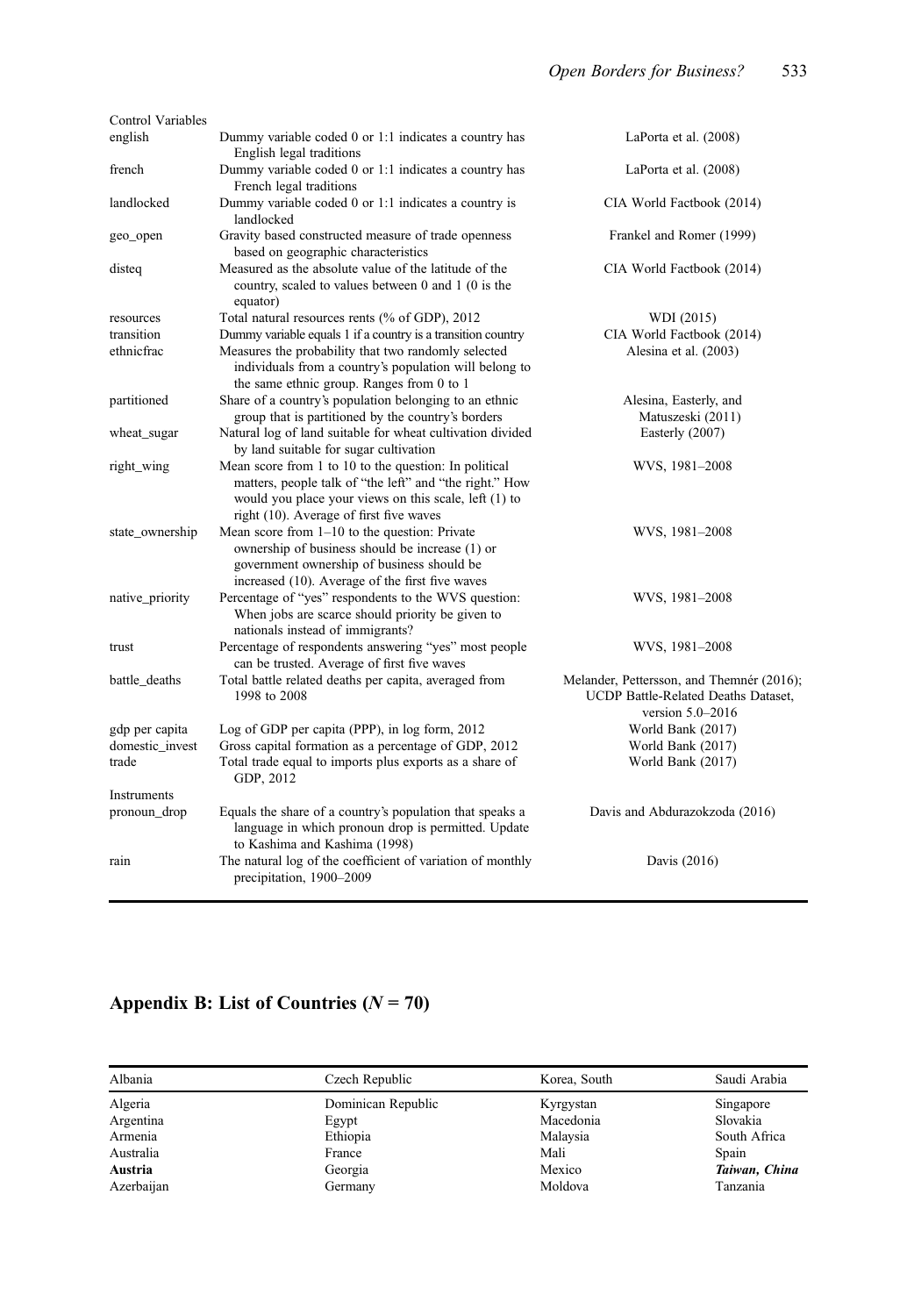| Bangladesh         | Ghana            | Morocco            | Thailand             |
|--------------------|------------------|--------------------|----------------------|
| <b>Belarus</b>     | Greece           | <b>Netherlands</b> | Turkey               |
| Bosnia-Herzegovina | Guatemala        | New Zealand        | Uganda               |
| Brazil             | <b>Hong Kong</b> | Nigeria            | Ukraine              |
| Bulgaria           | India            | Pakistan           | United Kingdom       |
| Burkina Faso       | Indonesia        | Peru               | <b>United States</b> |
| Canada             | Iraq             | Philippines        | Venezuela            |
| Chile              | Ireland          | Poland             | Vietnam              |
| Colombia           | Italy            | Romania            | Zambia               |
| Croatia            | Japan            | Russia             |                      |
| Cyprus             | Jordan           | Rwanda             |                      |

Notes: Bolded countries are only included in the FDI analysis; Bolded and italicized countries are only included in the determinants of foreign entry models.

#### References

Acemoglu, Daron. 2008. Oligarchic and democratic societies. Journal of the European Economic Association 6:1–44.

- Acemoglu, Daron, and Thierry Verdier. 2000. The choice between market failures and corruption. American Economic Review  $90.194 - 211$
- Aghion, Philippe, Yann Algan, Pierre Cahuc, and Andrei Shleifer. 2010. Regulation and distrust. The Quarterly Journal of Economics 125:1015–49.
- Alesina, Alberto, and N. Fuchs-Schundeln. 2007. Good-bye Lenin (or not?): The effect of communism on people's preferences. American Economic Review 97:1507–28.
- Alesina, Alberto, Reza Baqir, and William Easterly. 1999. Public goods and ethnic divisions. The Quarterly Journal of Economics 114:1243–84.
- Alesina, Alberto, Arnaud Devleeschauwer, William Easterly, Sergio Kurlat, and Romain Wacziarg. 2003. Fractionalization. Journal of Economic Growth 8:155–94.
- Alesina, Alberto, William Easterly, and Janina Matuszeski. 2011. Artificial states. Journal of the European Economic Association 9:246–77.
- Alesina, Alberto F., Paola Guiliano, and Nathan Nunn. 2013. On the origin of gender roles: Women and the plough. The Quarterly Journal of Economics 128:469–530.
- Alfaro, Laura, Areendam Chanda, Sebnem Kalemli-Ozcan, and Selin Sayek. 2003. FDI spillovers, financial markets and economic development. IMF Working Papers No. WP/03/186.
- Balasubramanyam, V. N., M. Salisu, and David Sapsford. 1996. Foreign direct investment and growth in EP and IS countries. The Economic Journal 106:92–105.
- Barrell, Ray, and Nigel Pain. 1997. Foreign direct investment, technological change and economic growth within Europe. The Economic Journal 107:1770–86.
- Beck, Thorsten, Asli Demirguc-Kunt, and Ross Levine. 2003. Law and finance: Why does legal origin matter. Journal of Comparative Economics 3:653–75.
- Berkowitz, Daniel, Katharina Pistor, and Jean-Francois Richard. 2003. Economic development, legality, and the transplant effect. European Economic Review 47:165–95.
- Beugelsdijk, Sjored, Robbert Maseland, and André van Hoorn. 2015. Are scores on Hofstede's dimensions of national culture stable over time? A cohort analysis. Global Strategy Journal 5:223–40.
- Blalock, Hubert. Toward a theory of minority-group. New Jersey: John Wiley & Sons Inc., 1967.
- Blonigen, Bruce, and Jeremy Piger. 2014. Determinants of foreign direct investment. Canadian Journal of Economics 47: 775–812.
- Borenszteina, Eduardo, Jose De Gregoriob, and Jong-Wha Leec. 1998. How does foreign direct investment affect economic growth. Journal of International Economics 45:115–35.
- Busse, Matthias, and José Luis Groizard. 2008. Foreign direct investment, regulations and growth. World Economy 31:861–86. Caplan, Bryan, 2007. The myth of the rational voter. Princeton University Press, Princeton, New Jersey.

Cheibub, Jose, Jennifer Gandhi, and James Vreeland. 2010. Democracy and dictatorship revisited. Public Choice 143:67–101. CIA World Factbook 2014. Washington, DC: Central Intelligence Agency, 2014.

- Cline, Brandon N., and Claudia R. Williamson. 2016. Trust and the regulation of corporate self-dealing. Journal of Corporate Finance 41:572–90.
- Coeurderoy, Regis, and Gordon Murray. 2008. Regulatory environments and the location decision: Evidence from the early foreign market entries of new-technology-based firms. Journal of International Business Studies 39:670–87.
- Davis, Lewis. 2016. Individual responsibility and economic development: Evidence from rainfall data. Kyklos 69:426-70.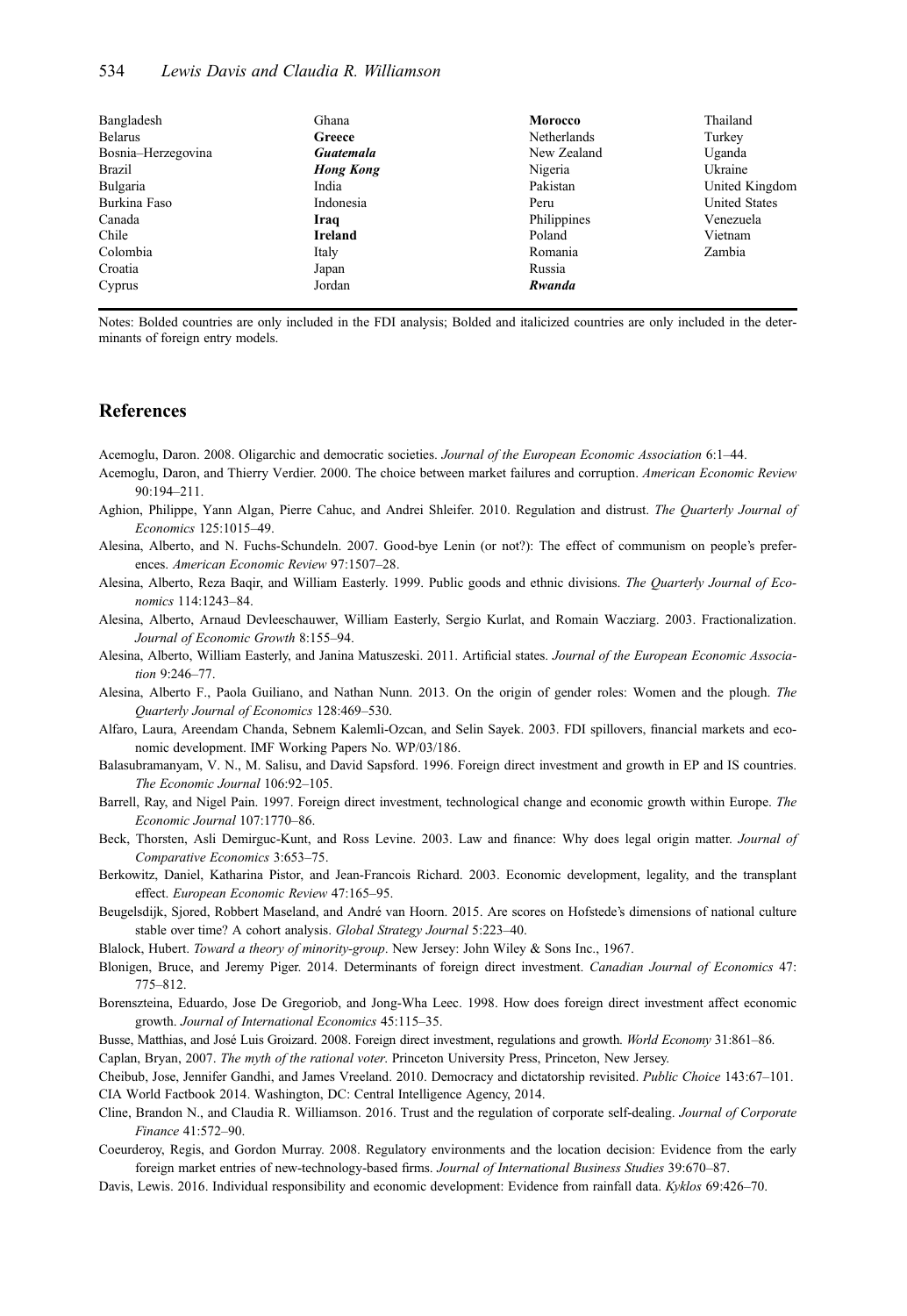- Davis, Lewis, and Farangis Abdurazokzoda. 2016. Language, culture and institutions: Evidence from a new linguistic dataset. Journal of Comparative Economics 44:541–61.
- Davis, Lewis, and Claudia Williamson. 2016. Culture and the regulation of entry. Journal of Comparative Economics 44: 1055–83.
- De Soto, Hernando. The other path: The invisible revolution in the third world. London: I.B. Taurus, 1989.
- Djankov, Simeon. 2009. The regulation of entry: A survey. The World Bank Research Observer 24:183–203.
- Djankov, Simeon, Rafael LaPorta, Florencio Lopez-de-Silanes, and Andrei Shleifer. 2002. The regulation of entry. Quarterly Journal of Economics 117:1–35.
- Djankov, Simeon, Edward Glaeser, Rafael LaPorta, Florencio Lopez-de-Silanes, and Andrei Shleifer. 2003. The new comparative economics. Journal of Comparative Economics 31:595–619.
- Dutta, Nabamita, and Sanjukta Roy. 2009. The impact of foreign direct investment on press freedom. Kyklos 62:239–57.
- Easterly, William. 2007. Inequality does cause underdevelopment: Insights from a new instrument. Journal of Development Economics 84:755–76.
- Easterly, William, and Ross Levine. 1997. Africa's growth tragedy: Policies and ethnic divisions. Quarterly Journal of Economics 112:1203–50.
- Engermann, Stanley, and Kenneth Sokoloff. 1997. Factor endowments, institutions, and differential paths of growth among new world economies: A view from economic historians of the United States. In How Latin America fell behind, edited by S. Haber. Stanford, CA: Stanford University Press.
- Engermann, Stanley and Kenneth Sokoloff. 2002. Factor endowments, inequality, and paths of development among new world economics. NBER Working Paper No. 9259.
- Flores, Ricardo, and Ruth Aguilera. 2007. Globalization and location choice: An analysis of US multinational firms in 1980 and 2000. Journal of International Business Studies 38:1187–210.
- Frankel, Jeffrey A., and David H. Romer. 1999. Does trade cause growth? American Economic Review 89:379–99.
- Globerman, Steven, and Daniel Shapiro. 2003. Governance infrastructure and US foreign direct investment. Journal of International Business Studies 34:19–39.
- Gorodnichenko, Yuriy, and Gerard Roland. 2011. Which dimensions of culture matter for long-run growth? American Economic Review Papers and Proceedings 101:492–8.
- Gorodnichenko, Yuriy, and Gerard Roland. 2012. Understanding the individualism-collectivism cleavage and its effects: Lessons from cultural psychology. In Institutions and comparative economic development, edited by M. Aoki, T. Kuran and G. Roland. UK: Palgrave McMillan.
- Gorodnichenko, Yuriy, and Gerard Roland. 2017. Culture, institutions and the wealth of nations. The Review of Economics and Statistics 99:402–16.
- Greif, Avner. 1993. Contract enforceability and economic institutions in early trade: The Maghribi traders' coalition. American Economic Review 83:525–48.
- Hall, Robert E., and Charles I. Jones. 1999. Why do some countries produce so much more output per worker than others? Quarterly Journal of Economics 114:83–116.
- Haskel, Jonathan, Sonia C. Pereira, and Matthew J. Slaughter. 2007. Does inward foreign direct investment boost the productivity of domestic firms? Review of Economics and Statistics 89:482–96.
- Hayek, Friedrich. The constitution of liberty. Chicago: University of Chicago Press, 1960.
- Hermes, Niels, and Robert Lensink. 2003. Foreign direct investment, financial development and economic growth. Journal of Development Studies 40:142–63.
- Hofstede, Geert H. Culture's consequences: International differences in work-related values. Thousand Oaks, CA: Sage, 1980.
- Hofstede, Geert H. Culture's consequences: Comparing values, behaviors, institutions, and organizations across nations. 2nd edition. Thousand Oaks, CA: Sage, 2001.
- House, Freedom. Freedom in the World 2014, online edition. 2014.
- Inglehart, Ronald. 2008. World Values Survey Group, World Values Survey Association (EVSF-WVSA), 2008. European and World Values Surveys Four-Wave Integrated Data File:1981–2008.
- Jaggers, Keith, and Monty G. Marshall. Polity IV project. College Park, Maryland: Center for International Development and Conflict Management, University of Maryland, 2000.
- Javorcik, Beata Smarzynska. 2004. Does foreign direct investment increase the productivity of domestic firms? In search of spillovers through backward linkages. American Economic Review 94:605–27.
- Jayasuriya, Dinuk. 2011. Improvements in the World Bank's ease of doing business rankings: Do they translate into Greater Foreign Investment Flows? World Bank Policy Research Paper No. 5787.
- Kashima, Emiko S., and Yoshihisa Kashima. 1998. Culture and language: The case of cultural dimensions and personal pronoun use. Journal of Cross-Cultural Psychology 29:461–87.
- Kaufmann, Daniel, Aart Kraay, and Massimo Mastruzzi. Worldwide governance indicators. Washington, DC: World Bank, 2012.
- Klasing, Mariko. 2013. Cultural dimensions, collective values and their importance for institutions. Journal of Comparative Economics 41:447–67.